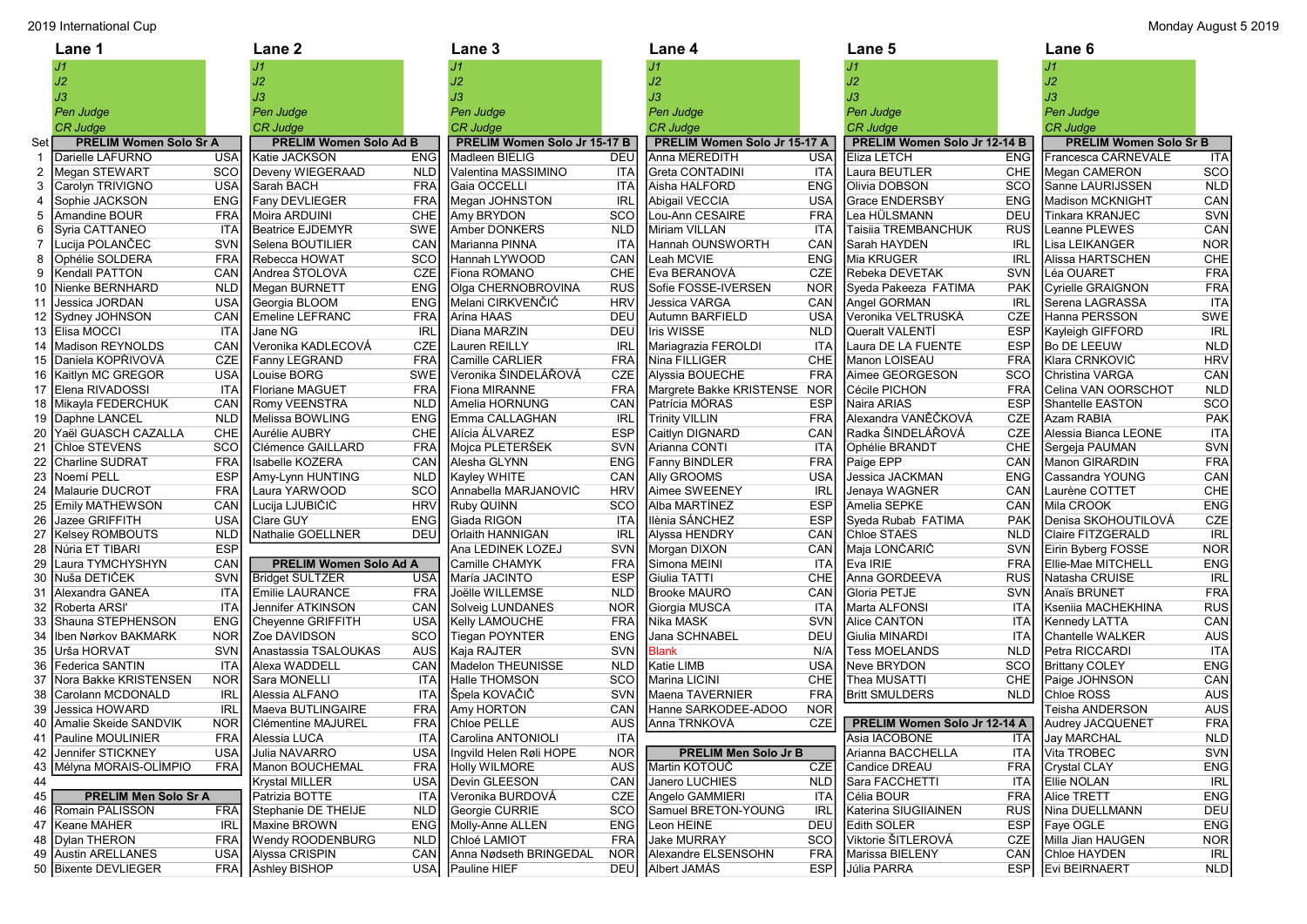|    | 2019 International Cup<br>Monday August 5 2019 |            |                             |             |                             |            |                             |            |                            |            |                           |            |  |
|----|------------------------------------------------|------------|-----------------------------|-------------|-----------------------------|------------|-----------------------------|------------|----------------------------|------------|---------------------------|------------|--|
|    | 51 Laurent DALEAU                              | FRAI       | Anaelle LE ROUX             | <b>FRA</b>  | │ Tinkara ŠEGA              |            | SVNI Sébastien DALEAU       |            | <b>FRAI</b> Kylee SALTSMAN |            | USAI Shalliënne PROVENCE  | <b>NLD</b> |  |
|    | 52 Pietro GIUFFRIDA                            | <b>ITA</b> | Cynthia BACH                | <b>FRA</b>  | Julie SOARES                |            | <b>FRAI IMichail GUREV</b>  |            | RUSI ILaura BARELLI        | CHEI       | <b>IEmma ROBERTSON</b>    | scol       |  |
|    | 53 Benjamin ILIČIĆ                             | <b>HRV</b> |                             |             | <b>I</b> Anna Larissa NEIGE |            | DEUI Hugo LOGIE             | FRAI       | <b>Nikita NOBERT</b>       |            | CAN   Ashleigh HAMILTON   | <b>SCO</b> |  |
|    | 54 Alban HOARAU                                | <b>FRA</b> | <b>PRELIM Men Solo Sr B</b> |             | <b>I</b> Sára ŠMÍDOVÁ       | <b>CZE</b> | Valentin DOMINIAK           | FRAI       | María CAMPANALS            |            | <b>ESPI ISiria CARITO</b> | <b>ITA</b> |  |
|    | 55 James KOEHLER                               | <b>USA</b> | Tom SUEUR                   | <b>FRAI</b> | Milly MCCARTHY              | <b>ENG</b> |                             |            | Ava SKOLRUD                |            | USA Farah HEURLIE         | <b>FRA</b> |  |
|    | 56 Austin PETERSON                             | <b>USA</b> | Kylian HAUTCHAMP            | <b>FRA</b>  | <b>IMackenzie SPICE</b>     | <b>ENG</b> | <b>PRELIM Men Solo Jr A</b> |            | Alexia GRAND               | <b>CHE</b> |                           |            |  |
| 57 |                                                |            | Charley BRAVO               | <b>FRA</b>  | <b>ICharissa ROOVERS</b>    | <b>NLD</b> | <b>IEmmanuel DORMOIS</b>    |            | FRA Alyssa BAGHLOUL        | FRAI       |                           |            |  |
| 58 |                                                |            | Jonathan MIRABEL            | <b>FRA</b>  | Alannagh MURPHY             | IRL        | <b>Arthur SUDRAT</b>        | FRAI       | Madison EBY                | USAI       |                           |            |  |
| 59 |                                                |            |                             |             | Jana DRAHNÀ                 | <b>CZE</b> | <b>Alexis CRAVAREZZA</b>    | FRAI       | <b>Elsie POST</b>          | <b>CAN</b> |                           |            |  |
| 60 |                                                |            |                             |             | Jennifer MARKVART           | DEUI       | <b>INoé RICHE</b>           | <b>FRA</b> |                            |            |                           |            |  |
| 61 |                                                |            |                             |             | IMartina ZONCA              |            | <b>ITAI IQuentin MAHO</b>   | <b>FRA</b> |                            |            |                           |            |  |
| 62 |                                                |            |                             |             | lValerie ULBRICHOVÁ         | <b>CZE</b> | Valentin SIEFERT TRICHI     | <b>FRA</b> |                            |            |                           |            |  |
| 63 |                                                |            |                             |             | <b>Emily LEWALL</b>         | <b>CAN</b> | <b>Simone RUSSO</b>         | <b>ITA</b> |                            |            |                           |            |  |
| 64 |                                                |            |                             |             | IMariona UGART              | <b>ESP</b> |                             |            |                            |            |                           |            |  |
| 65 |                                                |            |                             |             | IAndrea ŠALOV               | <b>HRV</b> |                             |            |                            |            |                           |            |  |
| 66 |                                                |            |                             |             | Iza RITONJA                 | <b>SVN</b> |                             |            |                            |            |                           |            |  |
| 67 |                                                |            |                             |             | <b>Chloe BOSWELL</b>        | <b>ENG</b> |                             |            |                            |            |                           |            |  |

|     |                                 |            |                                 |            |                                |            |                                 |                  | J2                                    |            |                                       |            |
|-----|---------------------------------|------------|---------------------------------|------------|--------------------------------|------------|---------------------------------|------------------|---------------------------------------|------------|---------------------------------------|------------|
|     | JЗ                              |            |                                 |            |                                |            |                                 |                  | JЗ                                    |            |                                       |            |
|     | Pen Judge                       |            | Pen Judge                       |            | Pen Judge                      |            | Pen Judge                       |                  | <b>Pen Judge</b>                      |            | Pen Judge                             |            |
|     | <b>CR Judge</b>                 |            | <b>CR Judge</b>                 |            | <b>CR Judge</b>                |            | <b>CR Judge</b>                 |                  | <b>CR Judge</b>                       |            | <b>CR Judge</b>                       |            |
| Set | <b>PRELIM Women 2Baton Sr A</b> |            | <b>PRELIM Women 2Baton Ad B</b> |            | PRELIM Women 2Baton Jr 15-17 B |            | <b>PRELIM Women 2Baton Sr B</b> |                  | <b>PRELIM Women 2Baton Jr 15-17 A</b> |            | <b>PRELIM Women 2Baton Jr 12-14 B</b> |            |
| 68  | <b>Ruby DRIEDGER</b>            | CAN        | Katie JACKSON                   | <b>ENG</b> | Mya WHITWELL                   | CAN        | Cyrielle GRAIGNON               | <b>FRA</b>       | <b>Jessica VARGA</b>                  | CAN        | Olivia DOBSON                         | <b>SCO</b> |
| 69  | Rumbidzai MUTSWANGWA            | CAN        | Casey HAMILL                    | <b>ENG</b> | Jetske BASTIAANSEN             | <b>NLD</b> | Lieke VAN DER VEEKEN            | <b>NLD</b>       | <b>I</b> Shania KUHN                  | <b>FRA</b> | Gloria PETJE                          | <b>SVN</b> |
| 70  | <b>Chloe STEVENS</b>            | SCO        | Fanny LEGRAND                   | <b>FRA</b> | Amber MAVING                   | <b>ENG</b> | Teisha ANDERSON                 | <b>AUS</b>       | <b>Ally GROOMS</b>                    | <b>USA</b> | Agathe BRUCKER                        | <b>FRA</b> |
|     | Alexandra SPENIK                | <b>USA</b> | Deveny WIEGERAAD                | <b>NLD</b> | Milly MCCARTHY                 | <b>ENG</b> | Megan CAMERON                   | SCO              | Marianna PINNA                        | <b>ITA</b> | Chloe STAES                           | <b>NLD</b> |
| 72  | Kendall PATTON                  | CAN        | Rebecca HOWAT                   | SCO        | <b>Bridget MALONEY</b>         | CAN        | Siria CARITO                    | <b>ITA</b>       | Ilselin Blomvik FIVELSTAD             | <b>NOR</b> | Bethany GLYNN                         | <b>ENG</b> |
|     | 73   Amanda TRUJILLO            | <b>USA</b> | Zoe DAVIDSON                    | SCO        | Lisa COSTAMAGNA                | <b>ITA</b> | Sanna WIIK                      | SWE              | Alessia SEVERGNINI                    | <b>ITA</b> | Jaime GLOVER                          | SCO        |
| 74  | Núria ET TIBARI                 | <b>ESP</b> | <b>Audrey LEFRERE</b>           | <b>FRA</b> | Janee EMMS                     | <b>AUS</b> | <b>Bo DE LEEUW</b>              | <b>NLD</b>       | Morgan DIXON                          | CAN        | <b>Isabel DANESE</b>                  | <b>ITA</b> |
| 75  | <b>Justine VOUGNON</b>          | <b>FRA</b> | Manon BOUCHEMAL                 | <b>FRA</b> | Ivana GREPLOVÁ                 | CZE        | <b>Madison MCKNIGHT</b>         | CAN              | Louane FAOU                           | <b>FRA</b> | <b>Grace ENDERSBY</b>                 | <b>ENG</b> |
|     | 76 Malaurie DUCROT              | <b>FRA</b> | Alexa WADDELL                   | CAN        | Sára ŠMÍDOVÁ                   | CZE        | <b>Caitlin BIRCHAM</b>          | <b>ENG</b>       | Altea RIGON                           | <b>ITA</b> | Scarlette BURTON                      | <b>ENG</b> |
| 77  | Federica CAPRINI                | <b>ITA</b> | Sara MONELLI                    | <b>ITA</b> | Amy BRYDON                     | SCO        | Kyra VAN IERSEL                 | <b>NLD</b>       | Lina Bøe STORLYKKEN                   | <b>NOR</b> | Kensey EPP                            | CAN        |
| 78  | Mikayla FEDERCHUK               | CAN        | Marjorie BONDAREWICZ            | <b>FRA</b> | Elisa ARSI'                    | <b>ITA</b> | <b>I</b> Christina VARGA        | CAN              | Katie LIMB                            | <b>USA</b> | Alice CANTON                          | <b>ITA</b> |
| 79  | <b>Emily MATHEWSON</b>          | CAN        | Chiara ARSI'                    | <b>ITA</b> | Georgie CURRIE                 | SCO        | Amandine BOUR                   | <b>FRA</b>       | <b>Iris WISSE</b>                     | <b>NLD</b> | Joanne GRAND                          | CHE        |
| 80  | Daphne LANCEL                   | <b>NLD</b> | Aida ENGVALL                    | SWE        | Emma BUTLINGAIRE               | <b>FRA</b> | <b>I</b> Bianca VAN DER VORST   | <b>NLD</b>       | Hannah OUNSWORTH                      | CAN        | Martina CAPELLUPO                     | <b>ITA</b> |
| 81  | Megan STEWART                   | <b>SCO</b> | Veronika KADLECOVÁ              | CZE        | Ingvild Helen Røli HOPE        | <b>NOR</b> | Sergeja PAUMAN                  | <b>SVN</b>       | Maggie CHRUDIMSKY                     | <b>USA</b> | Mélissande OLIVIER-LATAPI             | <b>FRA</b> |
| 82  | Amalie Silseth BERGSÅS          | <b>NOR</b> | Victoria NOWACKI                | <b>AUS</b> | Anna Lucia TARRAUD             | <b>FRA</b> | Paola SECCAMANI                 | <b>ITA</b>       | Luisa WEISS                           | DEU        | Aimee GEORGESON                       | SCO        |
| 83  | Elena BELLISARIO                | <b>ITA</b> | Cynthia BACH                    | <b>FRA</b> | Lena MASNY                     | <b>FRA</b> | <b>Emma ROBERTSON</b>           | SCO              | <b>Emily LEWALL</b>                   | CAN        | Kayleigh MOOREHOUSE                   | <b>IRL</b> |
|     | Mikayla MCDONALD                | CAN        | Léa GUISOLAN                    | CHE        | Shannon COYNE                  | <b>IRL</b> | <b>IEvi BEIRNAERT</b>           | <b>NLD</b>       | Maia MACLENNAN                        | SCO        | Jenaya WAGNER                         | CAN        |
| 85  | Ingri Helene HUSBY              | <b>NOR</b> | Isabelle KOZERA                 | CAN        | Amy HORTON                     | CAN        | <b>Ellie NOLAN</b>              | <b>IRL</b>       | Marina LICINI                         | CHE        | Alexandra VANĚČKOVÁ                   | CZE        |
| 86  | Jazee GRIFFITH                  | <b>USA</b> | Laura YARWOOD                   | SCO        | Hana PIŠEK                     | <b>SVN</b> | Kayleigh GIFFORD                | <b>IRL</b>       | Abigail VECCIA                        | <b>USA</b> | Malene Skogtrø OLSEN                  | <b>NOR</b> |
| 87  | Erin SMITH                      | <b>USA</b> | <b>Romy VEENSTRA</b>            | <b>NLD</b> | Poppy SADDINGTON               | <b>ENG</b> | Sofia CIANCI                    | <b>ITA</b>       | Sarah MENDES                          | <b>FRA</b> | Anais POLCRATZKY                      | <b>FRA</b> |
| 88  | Victoria Blomvik FIVELSTAD      | <b>NOR</b> | Jane NG                         | <b>IRL</b> | Carolina ANTONIOLI             | <b>ITA</b> | <b>IMichelle PUTS</b>           | <b>NLD</b>       | Mikayla SCHULLER                      | <b>USA</b> | <b>Elise MILLER</b>                   | CAN        |
| 89  | Krissana ABOLAFIA               | <b>USA</b> | Pauline PATAY                   | <b>FRA</b> | Megan JOHNSTON                 | <b>IRL</b> | Shantelle EASTON                | SCO              | Miyah KAILEY                          | CAN        | Ambre LECOULTRE                       | CHE        |
| 90  | Anita NEY                       | <b>USA</b> | <b>Ellen VINCE</b>              | <b>ENG</b> | Emma FITZACHARY                | <b>IRL</b> | Ashleigh HAMILTON               | <b>SCO</b>       | <b>Brooke MAURO</b>                   | CAN        | <b>I</b> Aimee MURPHY                 | <b>IRL</b> |
|     | Nienke BERNHARD                 | <b>NLD</b> | Erica GREBNER                   | SWE        | Kaja RAJTER                    | SVN        | Madison REYNOLDS                | CAN              | Jordan MCINTIRE                       | <b>USA</b> | Saoirse LEE                           | <b>IRL</b> |
| 92  |                                 |            | Linnea WEDIN                    | SWE        | Macey KAMMHOLZ                 | <b>AUS</b> | Hannah BARRETT                  | <b>ENG</b>       | Irene MEZZASALMA                      | <b>ITA</b> |                                       |            |
| 93  | PRELIM Men 2Baton Jr B          |            | Melissa BOWLING                 | <b>ENG</b> | Alesha GLYNN                   | <b>ENG</b> | Clara BERTRAND                  | <b>FRA</b>       |                                       |            |                                       |            |
| 94  | <b>Jake MURRAY</b>              | <b>SCO</b> | Georgia BLOOM                   | <b>ENG</b> | Julie SOARES                   | <b>FRA</b> | <b>I</b> Maša TROBIŠ            | <b>SVN</b>       | <b>PRELIM Women 2Baton Ad A</b>       |            |                                       |            |
| 95  | Samuel BRETON-YOUNG             | <b>IRL</b> | Selena BOUTILIER                | CAN        | Chloe PELLE                    | <b>AUS</b> | Nikola KUTILOVÁ                 | <b>CZE</b>       | <b>Ashley BISHOP</b>                  | <b>USA</b> |                                       |            |
| 96  | Leon HEINE                      | <b>DEU</b> |                                 |            | Shaye YAWYLAK                  | CAN        | <b>Shauna STEPHENSON</b>        | <b>ENG</b>       | Katie COFFEY                          | <b>USA</b> |                                       |            |
| 97  |                                 |            | PRELIM Women 2Baton Jr 12-14 A  |            | <b>Trinity VILLIN</b>          | <b>FRA</b> | Paige JOHNSON                   | CAN              | Alyssa CRISPIN                        | CAN        |                                       |            |
| 98  | <b>PRELIM Men 2Baton Sr B</b>   |            | <b>Adason LAMBERT</b>           | <b>USA</b> | Ruby QUINN                     | SCO        | Victoria SALISBURY              | <b>ENG</b>       | Laia DÍAZ                             | <b>ESP</b> |                                       |            |
| 99  | Alban HOARAU                    | <b>FRA</b> | <b>Elsie POST</b>               | CAN        | Martina FERRARI                | <b>ITA</b> | Hanna PERSSON                   | <b>SWE</b>       | Sandra DOYLE                          | <b>IRL</b> |                                       |            |
|     | 100 Théo FONCELLE               | <b>FRA</b> | Candice DREAU                   | <b>FRA</b> | Anna WIEDEMANN                 | <b>CAN</b> | Laura TYMCHYSHYN                | CAN <sup> </sup> | Melissa MAVOUNZA                      | <b>FRA</b> |                                       |            |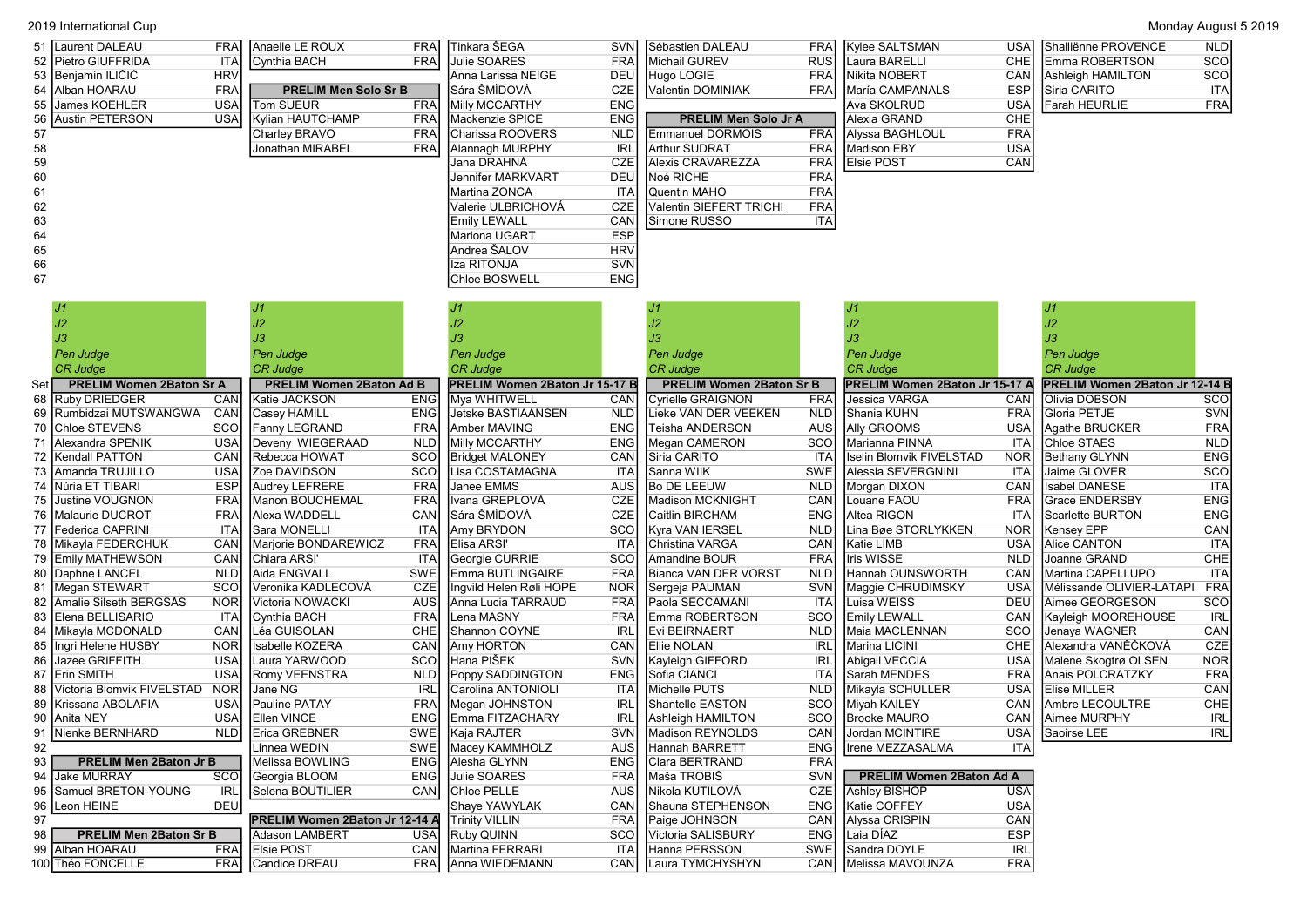| 101                                  |            | Julia SAWIN                    | USA        | Alannagh MURPHY                 | <b>IRLI</b> | Crystal CLAY                    | <b>ENGI</b> | <b>Elsa PEREIRA</b>            | <b>FRA</b>               |                                 |            |
|--------------------------------------|------------|--------------------------------|------------|---------------------------------|-------------|---------------------------------|-------------|--------------------------------|--------------------------|---------------------------------|------------|
| 102<br><b>PRELIM Men 2Baton Sr A</b> |            | Silvia TOSTI                   | <b>ITA</b> | Charissa ROOVERS                | <b>NLD</b>  | Letitia WALKER                  | AUS         | <b>Bridget SULTZER</b>         | <b>USA</b>               |                                 |            |
| 103 James KOEHLER                    | <b>USA</b> | Lisa NIKOLIC                   | <b>FRA</b> | Halle THOMSON                   | sco         | Sarah AASEN                     | <b>NOR</b>  | Hilary DENISON                 | <b>USA</b>               |                                 |            |
| 104 Romain PALISSON                  | <b>FRA</b> | Paige EPP                      | <b>CAN</b> | Live Vigestad VALDERHAUG NOR    |             | Alice PETERSSON                 | <b>SWE</b>  | Stephanie DE THEIJE            | <b>NLD</b>               |                                 |            |
| 105 Keane MAHER                      | <b>IRL</b> | Jaida JOBE                     | <b>USA</b> | Aisha HALFORD                   | <b>ENG</b>  | Chloé SCHNEIDER                 | <b>FRA</b>  | Cheyenne GRIFFITH              | <b>USA</b>               |                                 |            |
| 106 Nathan BOUCHEMAL                 | <b>FRA</b> | Maili HAUSMANN                 | <b>FRA</b> | Amelia HORNUNG                  | CAN         | Sara VALSESIA                   | <b>ITA</b>  | Jennifer ATKINSON              | CAN                      |                                 |            |
| 107                                  |            | Marissa BIELENY                | CAN        | Mackenzie SPICE                 | <b>ENG</b>  | Sarah CIMINO                    | CAN         |                                |                          |                                 |            |
| 108                                  |            |                                |            | Summer IRONS                    | AUS         | Lisa LEIKANGER                  | <b>NOR</b>  |                                |                          |                                 |            |
| 109                                  |            |                                |            | Valentina SATURNI               | ITA         | Elisa MOCCI                     | <b>ITA</b>  |                                |                          |                                 |            |
| 110                                  |            |                                |            | Mojca PLETERŠEK                 | <b>SVN</b>  | Sara PERSSON                    | <b>SWE</b>  |                                |                          |                                 |            |
| 111                                  |            |                                |            | Aimee SWEENEY                   | <b>IRL</b>  | Pauline DESCHAMPS               | <b>FRA</b>  |                                |                          |                                 |            |
| 112                                  |            |                                |            | Cyntha TEN BARGE                | <b>NLD</b>  | Alice TRETT                     | <b>ENG</b>  |                                |                          |                                 |            |
| 113                                  |            |                                |            | Tahlia DUNNE                    | AUS         | Charline SUDRAT                 | <b>FRA</b>  |                                |                          |                                 |            |
| 114                                  |            |                                |            | Olivia WING                     | <b>AUS</b>  | Jasmin SEHL                     | <b>AUS</b>  |                                |                          |                                 |            |
| 115                                  |            |                                |            | Léa ADENOT                      | <b>FRA</b>  |                                 |             |                                |                          |                                 |            |
| 116                                  |            |                                |            | Emma CALLAGHAN                  | <b>IRL</b>  |                                 |             |                                |                          |                                 |            |
| 117                                  |            |                                |            | Maria ALFONSI                   | <b>ITA</b>  |                                 |             |                                |                          |                                 |            |
| 118                                  |            |                                |            | Greta KNEBEL                    | <b>DEU</b>  |                                 |             |                                |                          |                                 |            |
|                                      |            |                                |            |                                 |             |                                 |             |                                |                          |                                 |            |
| J <sub>1</sub>                       |            | J <sub>1</sub>                 |            | J1                              |             | J <sub>1</sub>                  |             | J <sub>1</sub>                 |                          | J <sub>1</sub>                  |            |
| $\ensuremath{\mathsf{J2}}$           |            | J2                             |            | J2                              |             | J2                              |             | J2                             |                          | J2                              |            |
| J3                                   |            | JЗ                             |            | JЗ                              |             | JЗ                              |             | JЗ                             |                          | JЗ                              |            |
| <b>Pen Judge</b>                     |            | Pen Judge                      |            | Pen Judge                       |             | <b>Pen Judge</b>                |             | <b>Pen Judge</b>               |                          | Pen Judge                       |            |
| <b>CR Judge</b>                      |            | <b>CR Judge</b>                |            | <b>CR Judge</b>                 |             |                                 |             |                                |                          | <b>CR Judge</b>                 |            |
|                                      |            |                                |            |                                 |             | <b>CR Judge</b>                 |             | <b>CR Judge</b>                |                          |                                 |            |
| Set PRELIM Women 3Baton Jr 15-17 B   |            | PRELIM Women 3Baton Jr 12-14 A |            | <b>PRELIM Women 3Baton Ad B</b> |             | <b>PRELIM Women 3Baton Sr A</b> |             | PRELIM Women 3Baton Jr 15-17 E |                          | PRELIM Women 3Baton Jr 12-14 B  |            |
| 119 Claire ZEEB                      | CAN        | Marissa BIELENY                | CAN        | Elsa PEREIRA                    | <b>FRA</b>  | Rumbidzai MUTSWANGWA            | CAN         | Danielle SKINNER               | CAN                      | <b>Elsie POST</b>               | CAN        |
| 120 Kaja RAJTER                      | <b>SVN</b> | Emma BROCK                     | <b>USA</b> | Sandra DOYLE                    | <b>IRL</b>  | Kendall PATTON                  | CAN         | Wakaba OTANI                   | <b>JPN</b>               | Kensey EPP                      | CAN        |
| 121 Hannah OUNSWORTH                 | CAN        | Paige EPP                      | CAN        | Victoria NOWACKI                | <b>AUS</b>  | <b>Jazee GRIFFITH</b>           | <b>USA</b>  | Chihiro TSUKAMOTO              | <b>JPN</b>               | Nikita NOBERT                   | CAN        |
| 122 Janee EMMS                       | AUS        | Kylee SALTSMAN                 | <b>USA</b> | Veronika KADLECOVÁ              | CZE         | Anita NEY                       | <b>USA</b>  | Kazune MATSUMOTO               | <b>JPN</b>               |                                 |            |
| 123 Maia MACLENNAN                   | SCO        |                                |            | Alexa WADDELL                   | CAN         | Mikayla MCDONALD                | CAN         | Rizumu IKEDA                   | <b>JPN</b>               | <b>PRELIM Women 3Baton Sr B</b> |            |
| 124 Olivia PATE                      | FRA        | PRELIM Women 3Baton Jr 15-17 A |            | PRELIM Women 3Baton Jr 12-14 E  |             | Kaitlyn MC GREGOR               | <b>USA</b>  | <b>Brianna MIDDLETON</b>       | CAN                      | Alice PETERSSON                 | <b>SWE</b> |
| 125 Caitlyn DE JONG                  | CAN        | Siena KAHLER                   | <b>USA</b> | Ayana UEDA                      | <b>JPN</b>  | Amanda TRUJILLO                 | <b>USA</b>  | <b>Rio SHIGARAKI</b>           | <b>JPN</b>               | Caitlin BIRCHAM                 | <b>ENG</b> |
| 126 Halle THOMSON                    | <b>SCO</b> | Madison BRODE                  | <b>USA</b> | Rinon UEDA                      | <b>JPN</b>  | Sydney JOHNSON                  | CAN         | Marissa PIERCE                 | <b>USA</b>               | Laura TYMCHYSHYN                | CAN        |
| 127 Anna WIEDEMANN                   | CAN        | <b>Brooke MAURO</b>            | CAN        | IYuna OHSHIMA                   | <b>JPN</b>  | Krissana ABOLAFIA               | <b>USA</b>  | Claudia SWAUGER                | <b>USA</b>               | <b>I</b> Sara PERSSON           | <b>SWE</b> |
| 128 Kira GEREIN                      | CAN        | Erienne HAY                    | <b>USA</b> |                                 |             | Ruby DRIEDGER                   | CAN         | Mao OKAMOTO                    | <b>JPN</b>               | Madison MCKNIGHT                | CAN        |
| 129 Speranza ALBENSI                 | CAN        | Morgan DIXON                   | CAN        | <b>PRELIM Women 3Baton Sr E</b> |             | <b>Britney DENROCHE</b>         | CAN         | Deayza-Marie PEEBLES           | <b>USA</b>               | Leanne PLEWES                   | CAN        |
| 130 Summer IRONS                     | <b>AUS</b> | Alyssa HENDRY                  | CAN        | Julia ARCIOLA                   | <b>USA</b>  |                                 |             |                                |                          | <b>Emily MATHEWSON</b>          | CAN        |
| 131                                  |            | Sally OTTS                     | <b>USA</b> | Kimberly LEWIS                  | <b>USA</b>  | PRELIM Women 3Baton Ad A        |             | PRELIM Women 3Baton Ad E       |                          | Sarah CIMINO                    | CAN        |
| 132<br><b>PRELIM Men 3Baton Sr E</b> |            | Clara LIGHTHEART               | CAN        | <b>Emily PERKINS</b>            | <b>USA</b>  | Cassidy TSE                     | <b>USA</b>  | Yukari WATANABE                | <b>JPN</b>               | Cassandra YOUNG                 | CAN        |
| 133 Kyler JUMP                       | <b>USA</b> | Shaye YAWYLAK                  | CAN        | Haru MATSUMOTO                  | <b>JPN</b>  | Ashley BISHOP                   | <b>USA</b>  | Miho TANAKA                    | <b>JPN</b>               | Shantelle EASTON                | <b>SCO</b> |
| 134 Kizasu ISHIKAWA                  | <b>JPN</b> | Mikayla SCHULLER               | <b>USA</b> | Emily R.C. COOPER               | <b>USA</b>  | Jennifer ATKINSON               | CAN         | Miumi FUKAYA                   | <b>JPN</b>               |                                 |            |
| 135 Yohei MAEDA                      | <b>JPN</b> | Jordan MCINTIRE                | <b>USA</b> | Momo SHIBATA                    | <b>JPN</b>  | Julia NAVARRO                   | <b>USA</b>  | Kanako SEKITO                  | <b>JPN</b>               | <b>PRELIM Men 3Baton Jr E</b>   |            |
| 136 Mitsutaka TERAMOTO               | <b>JPN</b> | <b>Emily LEWALL</b>            | CAN        | Haruka KITAGUCHI                | <b>JPN</b>  | Alyssa LARADE                   | CAN         | Merri-Frances DMITRZAK         | <b>USA</b>               | Hiromichi SASAKI                | <b>JPN</b> |
| 137 Daichi FUJIWARA                  | <b>JPN</b> |                                |            | Natsuki KUMAMOTO                | <b>JPN</b>  | Sabrina SMITH                   | <b>USA</b>  | Mana SAITO                     | <b>JPN</b>               | Yamato HIOKI                    | <b>JPN</b> |
| 138 Hisanori ARAI                    | <b>JPN</b> | <b>PRELIM Men 3Baton Sr A</b>  |            | Alexandra SPENIK                | <b>USA</b>  | Léa GUISOLAN                    | CHE         | Megan EKSTROM                  | <b>USA</b>               | Kai SHIMIZU                     | <b>JPN</b> |
| 139 Yonatan ORLOV                    | CAN        | James KOEHLER                  | <b>USA</b> | Asami SAKAGUCHI                 | <b>JPN</b>  | Alyssa CRISPIN                  | CAN         | <b>Julee STEWART</b>           | CAN                      | Taichi ARAI                     | <b>JPN</b> |
| 140 Richie TERWILLIGER               | <b>USA</b> | <b>Tim UDOVIC</b>              | <b>SVN</b> | Amelia DIPAOLA                  | <b>USA</b>  | <b>Bridget SULTZER</b>          | <b>USA</b>  | Kristina TERWILLIGER           | <b>USA</b><br><b>JPN</b> | Hayato NIWA                     | <b>JPN</b> |

|       | J1                          |             |                          |      |                          |            |                          |            |
|-------|-----------------------------|-------------|--------------------------|------|--------------------------|------------|--------------------------|------------|
|       | J2                          |             | J2                       |      | J2                       |            | J2                       |            |
|       | J3                          |             | JЗ                       |      | IJЗ                      |            | J3                       |            |
|       | Pen Judge                   |             | Pen Judge                |      | Pen Judge                |            | Pen Judge                |            |
|       | <b>CR</b> Judge             |             | <b>CR Judge</b>          |      | <b>CR Judge</b>          |            | <b>CR Judge</b>          |            |
| Set l | <b>PRELIM APair Jr B</b>    |             | <b>PRELIM APair Ad B</b> |      | <b>PRELIM APair Jr A</b> |            | <b>PRELIM APair Sr B</b> |            |
|       | 142 BROWNE/GORMAN           | <b>IRL</b>  | <b>JADAM/WEINMANN</b>    | DEUI | <b>HADENER/VECCIA</b>    |            | USAI IATTWELL/OGLE       | <b>ENG</b> |
|       | 143   CALDARELLI/CALDARELLI | <b>CHEI</b> | <b>IDOYLE/NG</b>         | IRLI | <b>IKUHN/VILLIN</b>      | <b>FRA</b> | CLAY/GLYNN               | <b>ENG</b> |
|       |                             |             |                          |      |                          |            |                          |            |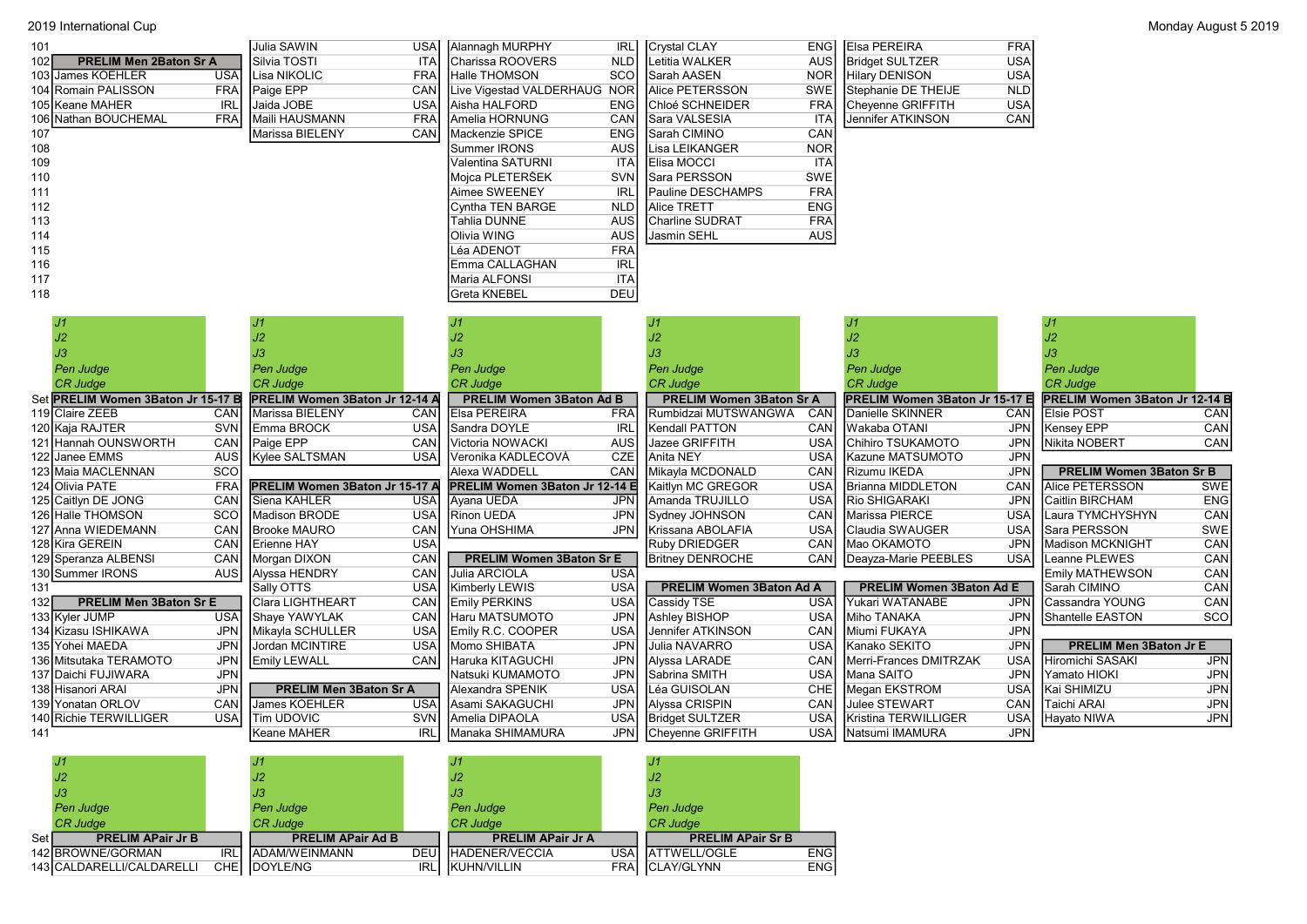2019 International Cup Monday August 5 2019

|            | 144 DRAPIER / LOISEAU                          | <b>FRA</b>               | <b>BORG/WIIK</b>                               | <b>SWE</b>               | <b>PAOLETTI/TORTORICI</b>                     | ITA                      | ARSI/ARSI                                     | ITA                      |
|------------|------------------------------------------------|--------------------------|------------------------------------------------|--------------------------|-----------------------------------------------|--------------------------|-----------------------------------------------|--------------------------|
|            | 145 BINDLER/BINDLER                            | <b>FRA</b>               | <b>GUY/MALONE</b>                              | <b>ENG</b>               | DIGNARD/SARLES (MOUNT                         | CAN                      | CRNKOVIĆ/ŠALOV                                | <b>HRV</b>               |
|            | 146 MAGRANS/UGART                              | <b>ESP</b>               | <b>BLOOM/COLEY</b>                             | <b>ENG</b>               | GRUDEN/KOFOL                                  | <b>SVN</b>               | <b>BEIRNAERT/DE LEEUW</b>                     | <b>NLD</b>               |
| 147        | <b>MALEY/SEPKE</b>                             | CAN                      | <b>BURNETT/SMITH</b>                           | <b>ENG</b>               | <b>I</b> KAHLER/WEBER                         | <b>USA</b>               | BURDOVÁ/KAVÁNOVÁ                              | <b>CZE</b>               |
| 148        | CARNAL/MOREIRA                                 | CHE                      | KAMMEBY ASKLÖF/ROSEN SWE                       |                          | FIORANTE/HENDRY                               | CAN                      | <b>GUASCH CAZALLA/FERNAM</b>                  | CHE                      |
| 149        | KORMANJEC/SOLDO                                | <b>HRV</b>               | VAN DER VEEKEN/DE THEI.                        | <b>NLD</b>               | MALONEY/OUNSWORTH                             | CAN                      | RANDIN/TACHERON                               | CHE                      |
| 150        | PICKETT/RYAN                                   | <b>IRL</b>               | <b>HOLM/PETERSSON</b>                          | <b>SWE</b>               | LEWALL/MAURO                                  | CAN                      | VARGA/YAWYLAK                                 | CAN                      |
| 151        | <b>ALLEN/LETCH</b>                             | <b>ENG</b>               | <b>BUEHL/SCHRAMM</b>                           | DEU                      | <b>VARGA/WHITWELL</b>                         | CAN                      | DANBERGER/LATTA                               | CAN                      |
| 152        | <b>HAYDEN/SWEENEY</b>                          | <b>IRL</b>               | <b>DESCHAMPS/RUIZ</b>                          | <b>FRA</b>               | RICO/SMIT                                     | <b>ESP</b>               | <b>CIANCI/CRISI</b>                           | <b>ITA</b>               |
|            | 153 BRYDON/BRYDON                              | SCO                      | LEGRAND/PATAY                                  | <b>FRA</b>               | MCKENNA/MILLER                                | <b>USA</b>               | BAJT/PODGORNJAK                               | <b>HRV</b>               |
| 154        | LAMOUCHE/PAILLART                              | <b>FRA</b>               | GAILLARD/PALISSON                              | <b>FRA</b>               | MINARDI/RUSSO                                 | <b>ITA</b>               | <b>GHIDINI/SECCAMANI</b>                      | <b>ITA</b>               |
| 155        | <b>HAAS/MARKVART</b>                           | DEU                      | <b>BIRCHAM/BOWLING</b>                         | <b>ENG</b>               | MARTİNEZ/SANTIAGO                             | <b>ESP</b>               | <b>CIPOLLA/TIZZA</b>                          | ITA                      |
| 156        | <b>LUCHIES/TEN BARGE</b>                       | <b>NLD</b>               | <b>JACQUES/JACQUES</b>                         | <b>FRA</b>               | FIORENTINI/MENGHI                             | <b>ITA</b>               | GÓMEZ/GONZÁLEZ                                | <b>ESP</b>               |
| 157        | AGUILAR/CARRERAS                               | <b>ESP</b>               | PEREIRA/POURCHAIR                              | <b>FRA</b>               | ALTMAN/GEREIN                                 | CAN                      | MARCHAL/VAN IERSEL                            | <b>NLD</b>               |
|            | 158 HÜLSMANN/MARZIN                            | DEU                      | SIMPSON/TSALOUKAS                              | <b>AUS</b>               | JOBE/SAWIN                                    | <b>USA</b>               | PELLE/WALKER                                  | <b>AUS</b>               |
| 159        | CALLAGHAN/COYNE                                | <b>IRL</b>               | KYNCLOVÁ/ŠTOLOVÁ                               | <b>CZE</b>               | FELICITE/LANILIS                              | <b>FRA</b>               | BASTIAANSEN/TIMMERMAN                         | <b>NLD</b>               |
|            | 160 IRONS/KAMMHOLZ                             | <b>AUS</b>               | ARDUINI/COTTET                                 | CHE                      | GRAMAGLIA/LO VECCHIO                          | <b>ITA</b>               | FONCELLE/SOARES                               | <b>FRA</b>               |
| 161        | NOBERT/WAGNER                                  | CAN                      | KOELLER/KOELLER                                | <b>FRA</b>               | MCINTIRE/SALTSMAN                             | <b>USA</b>               | <b>HAMILTON/THOMSON</b>                       | SCO                      |
| 162        | FILLIGER/ÜKLIMEKÇI                             | CHE                      |                                                |                          | <b>LEDINEK LOZEJ/MASK</b>                     | <b>SVN</b>               | MAVING/SALISBURY                              | <b>ENG</b>               |
|            | 163 BOUECHE/DECROIX                            | <b>FRA</b>               | <b>PRELIM APair Ad A</b>                       |                          | VAUDA LORENČIČ/VAUDA I                        | <b>SVN</b>               | DONKERS/VAN DER VORST                         | <b>NLD</b>               |
| 164        | COSTIGAN/COSTIGAN                              | <b>IRL</b>               | ET TIBARI/ET TIBARY                            | <b>ESP</b>               | CATANIA/LIVA                                  | <b>ITA</b>               | CORNUAILLE/LEROY                              | <b>FRA</b>               |
| 1651       | KAILEY/WIEDEMANN                               | CAN                      | DENISON/PETERSON                               | <b>USA</b>               | CONTADINI/RAMAZZOTTI                          | ITA                      | MACCES/MACCES                                 | <b>FRA</b>               |
| 166        | COLLINS/JACKMAN                                | <b>ENG</b>               | HORVAT/UDOVIC                                  | <b>SVN</b>               | ABDELAZIZ/ZIANI                               | <b>FRA</b>               | <b>ENGLID/PERSSON</b>                         | <b>SWE</b>               |
| 167        | SZEWCZUK/VAN DE KEERE                          | FRA                      | BARAČ/BENDELJA                                 | <b>HRV</b>               | PAUTET/POUCOCHINO                             | <b>FRA</b>               | PARISOT/SIMON PAZ                             | <b>FRA</b>               |
|            | 168 AURIA/RIZZO                                | ITA                      | LELONG/POUILLAUDE                              | <b>FRA</b>               | BERROCAL/COLLADO                              | <b>ESP</b>               | <b>BETARD/LALVEE</b>                          | <b>FRA</b>               |
|            | 169 MOELANDS/STAES                             | <b>NLD</b>               | AUBRY/CHEVALLIER                               | <b>FRA</b>               | BERTRAND/MASNY                                | <b>FRA</b>               | COTTON/FLANDRE                                | <b>FRA</b>               |
|            | 170 FEDELE/LUPO PASINI                         | ITA                      | <b>GRIFFITH/GRIFFITH</b>                       | <b>USA</b>               | <b>FORBES/STIEHL</b>                          | <b>USA</b>               | PAUMAN/PLETERŠEK                              | SVN                      |
| 171        | ANDRIES/FOUQUET                                | <b>FRA</b>               | BORGSHAMMAR/EJDEMYR SWE                        |                          | MARTİN/SALVADOR                               | <b>ESP</b>               | <b>TALBOT/WALKER</b>                          | AUS                      |
|            |                                                |                          |                                                |                          |                                               |                          |                                               |                          |
| 172        |                                                |                          |                                                | <b>ITA</b>               |                                               |                          |                                               |                          |
|            | <b>GOI/ZAMPIERI</b>                            | ITA                      | BOTTE/MOCCI<br><b>LEPICIER/THERON</b>          |                          | COMINO/LENDINEZ                               | <b>ESP</b>               | <b>BARRETT/POYNTER</b>                        | <b>ENG</b>               |
| 174        | 173 BARNES/BARNES                              | <b>ENG</b>               |                                                | <b>FRA</b>               |                                               |                          |                                               |                          |
| 175        | PATERSON/SADDINGTON                            | <b>ENG</b><br>SCO        | CHAMBERLIN/DMITRZAK                            | USA<br>CAN               | <b>PRELIM APair Sr E</b><br>LIMB/PIROZZI      | <b>USA</b>               | <b>PRELIM APair Sr A</b><br>DETIČEK/MLAKAR    | <b>SVN</b>               |
|            | DOBSON/QUINN<br>176 ALVAREZ/TORRECILLAS        | <b>ESP</b>               | CRISPIN/KOZERA<br>BARFIELD/JUMP                | <b>USA</b>               |                                               | <b>FRA</b>               |                                               |                          |
| 177        |                                                |                          |                                                |                          | ARMAND/GOMES                                  | <b>USA</b>               | MCGREGOR/SMITH                                | <b>USA</b>               |
|            | <b>GEORGESON/SHIELDS</b>                       | SCO<br>DEU               | DEVLIEGER/DEVLIEGER                            | <b>FRA</b><br><b>FRA</b> | WELSHEIMER/WELSHEIME                          | <b>JPN</b>               | CARRICO/OUAZAN                                | <b>FRA</b>               |
|            | 178 BIELIG/KNEBEL                              |                          | <b>BUTLINGAIRE/MAOT</b>                        |                          | FURUNO/HATAMORI                               |                          | MATHEWSON/MCDONALD                            | CAN                      |
|            | 179 PALUMBO/ROCCHIO                            | ITA                      | NAVARRO/STADE                                  | <b>USA</b>               | HARA/YASUDA                                   | <b>JPN</b>               | PAVELL/VAUGHN                                 | <b>USA</b>               |
|            | 180 MILLER/PORTER                              | CAN                      |                                                |                          | <b>BLOSSIER/DESSEVRES</b>                     | <b>FRA</b>               | <b>HOLLLIS/LEBRUN</b>                         | <b>USA</b>               |
| 181<br>182 | ARIAS/CAMPANALS<br><b>CRET/SOLER</b>           | <b>ESP</b><br><b>ESP</b> | <b>PRELIM APair Jr E</b><br><b>ENA/KISHIDA</b> | <b>JPN</b>               | NAKANO/NASHIMURA<br> KAI/KIHARA               | <b>JPN</b><br>JPN        | KONDERLA/MALLET                               | <b>FRA</b><br>USA        |
|            |                                                |                          |                                                |                          |                                               |                          | ABOLAFIA/CANO                                 |                          |
| 184        | 183 PARRA/PLATON<br>ROMANO/TIRVAUDEY           | <b>ESP</b><br>CHE        | DEBAUGE/PINAZO                                 | <b>FRA</b><br><b>JPN</b> | HIROSE/TASHIRO                                | <b>JPN</b><br><b>JPN</b> | BERTOTTO/OTTAVIANO                            | <b>ITA</b><br><b>FRA</b> |
|            |                                                |                          | KOGA/KUSAKAWA                                  |                          | NAKAMURA/NAKAMURA                             |                          | <b>BARTHELEMY/DETALLE</b>                     |                          |
|            | 185 ASKLÖF/LANDSTEDT                           | <b>SWE</b>               | AMANO/YAMADA                                   | <b>JPN</b>               | OGDEN/PERKINS                                 | <b>USA</b>               | <b>LIANNE/REYNIER</b>                         | <b>FRA</b>               |
| 187        | 186 BLOMQVIST/GRÖDÉN                           | <b>SWE</b>               | DIGIOVANNI/DEGUARA                             | <b>USA</b>               | <b>PRELIM APair Ad E</b>                      |                          | STEVENS/STEWART                               | SCO                      |
|            | EPP/EPP                                        | CAN                      | FALCONE/MARTINAZZOLI                           | ITA                      | HIRAKUI/NAKAZAWA                              |                          | BERNHARD/LANCEL<br><b>FABROWSKI/FABROWSKI</b> | <b>NLD</b>               |
|            | 188 BORSOI/BROGGI                              | ITA                      | KIDO/KINOSHITA                                 | <b>JPN</b><br><b>JPN</b> | <b>I</b> ITO/OGINO                            | <b>JPN</b><br><b>JPN</b> |                                               | <b>FRA</b>               |
|            | 189 POWER/VAUGHAN                              | <b>ENG</b>               | ANDO/YASHIRO                                   |                          |                                               |                          | DRIEDGER/WINDJACK                             | CAN                      |
|            | 190 BOSWELL/OGLE<br>191 KRUGER/OMAHONEY        | <b>ENG</b>               | MÓRAS/SÁNCHEZ<br>DONZEL/MARTIN                 | <b>ESP</b>               | KOVAČ/KOVAČ<br><b>ITERWILLIGER/TERWILLIGE</b> | <b>SVN</b>               | MARTINEZ/PINE                                 | <b>USA</b>               |
|            |                                                | <b>IRL</b>               |                                                | <b>FRA</b>               |                                               | <b>USA</b>               | KOPŘIVOVÁ/TRNKOVÁ                             | <b>CZE</b>               |
|            | 192 DI FULCO/RIZZOTTO<br>193 GUREV/SIUGIIAINEN | ITA<br><b>RUS</b>        | <b>DUDA/STEED</b>                              | <b>USA</b><br><b>USA</b> | <b>IKEDA/IKEDA</b><br>ARCIOLA/HANNAH          | <b>JPN</b><br><b>USA</b> | GIRARDIN/MASNY                                | <b>FRA</b><br>CAN        |
|            | 194 BLOMKVIST/LINDGREN                         |                          | D'ACQUISTO/DOOMS                               |                          |                                               |                          | JOHNSON/JOHNSON                               |                          |
|            |                                                | SWE                      | GIANNONE/PARDINI<br>NISHIKAWA/SHIRAHAMA        | <b>FRA</b>               | IMAMURA/KATO<br>ODAIRA/SEKI                   | <b>JPN</b><br><b>JPN</b> | CIMINO/REYNOLDS                               | CAN                      |
| 196        | 195 HORNUNG/HORTON                             | CAN                      | FERRETTI/MUSCA                                 | JPN<br>ITA               | KOGA/SAITO                                    | JPN                      | DENROCHE/PATTON<br>NOACK/WRIGHT               | CAN<br>USA               |
| 197        |                                                |                          | LIGHTHEART/SKINNER                             | CAN                      |                                               |                          |                                               |                          |
| 198        |                                                |                          | <b>GERBALDO/TARDITI</b>                        | <b>ITA</b>               |                                               |                          |                                               |                          |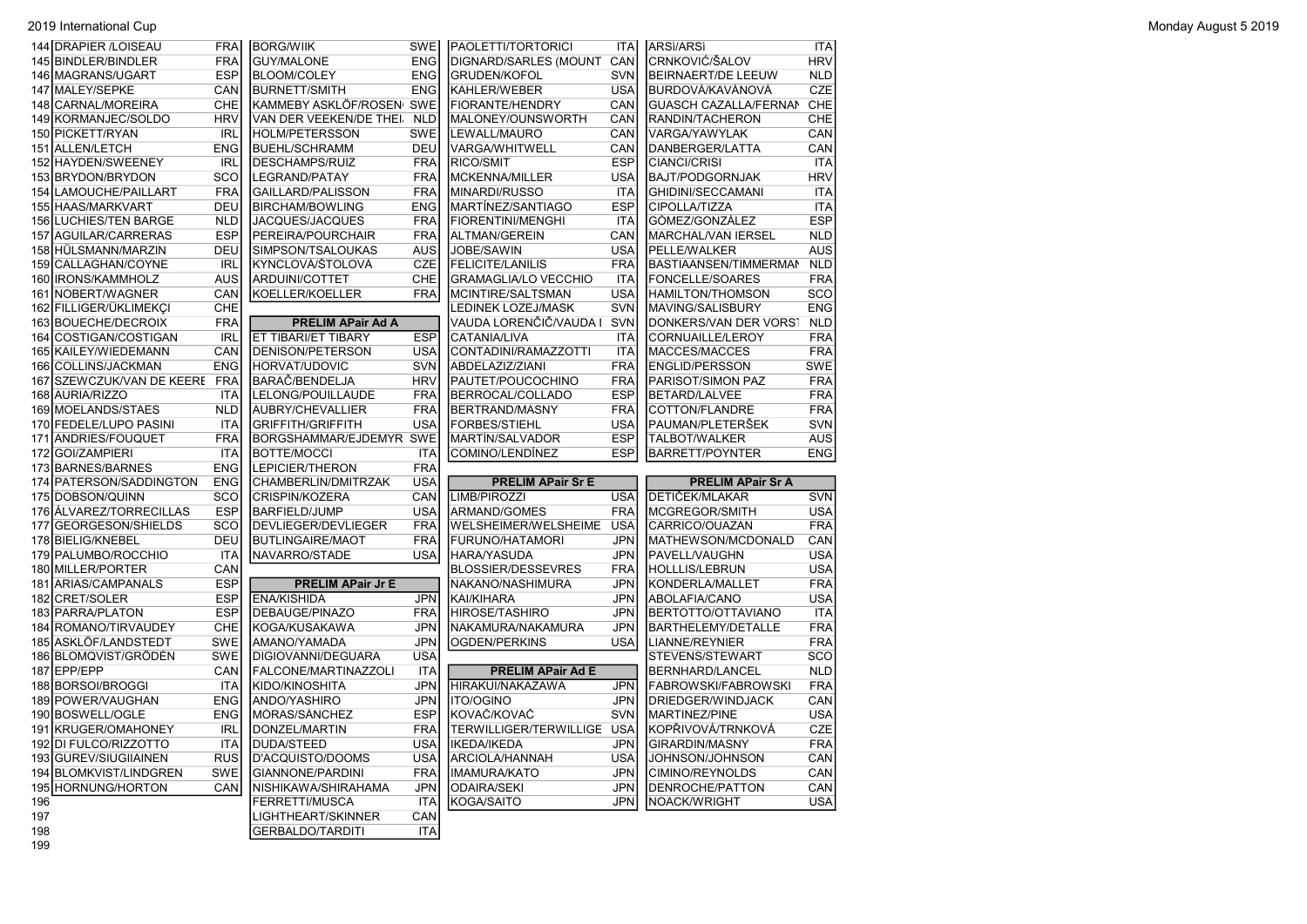|            | Lane 1                                                  |                          | Lane <sub>2</sub>                             |                          | Lane 3                                                 |                          | Lane 4                                                   |                          |
|------------|---------------------------------------------------------|--------------------------|-----------------------------------------------|--------------------------|--------------------------------------------------------|--------------------------|----------------------------------------------------------|--------------------------|
|            | J1                                                      |                          | J1                                            |                          | J1                                                     |                          | J <sub>1</sub>                                           |                          |
|            | J2                                                      |                          | J2                                            |                          | J2                                                     |                          | J2                                                       |                          |
|            | JЗ                                                      |                          | JЗ                                            |                          | J3                                                     |                          | J3                                                       |                          |
|            | Pen Judge                                               |                          | Pen Judge                                     |                          | Pen Judge                                              |                          | Pen Judge                                                |                          |
|            | <b>CR Judge</b>                                         |                          | CR Judge                                      |                          | CR Judge                                               |                          | <b>CR Judge</b>                                          |                          |
| Set<br>200 | <b>PRELIM Women ATwirl Jr 12-14 B</b><br>Lora LEDIĆ     | <b>HRV</b>               | <b>PRELIM Women ATwirl Sr B</b><br>Mirta BAJT | <b>HRV</b>               | <b>PRELIM Women ATwirl Ad B</b><br><b>Casey HAMILL</b> | <b>ENG</b>               | PRELIM Women ATwirl Jr 12-14 A<br><b>Elodie BARRIERE</b> | <b>FRA</b>               |
| 201        | Jenaya WAGNER                                           | CAN                      | Natasha CRUISE                                | <b>IRL</b>               | ∣Andrea ŠTOLOVÁ                                        | CZE                      | Arianna BACCHELLA                                        | ITA                      |
| 202        | Laia CRUZ                                               | <b>ESP</b>               | Ashleigh HAMILTON                             | SCO                      | Barbara CAUSA                                          | ITA                      | Maiwen CROIZE                                            | <b>FRA</b>               |
| 203        | Liv BÖKEMEIER                                           | DEU                      | Amy WHEELIKER                                 | <b>ENG</b>               | Tjaša PIŠOT                                            | SVN                      | Candice DREAU                                            | <b>FRA</b>               |
| 204        | lKarin KOLÁŘOVÁ                                         | <b>CZE</b>               | Ellie-Mae MITCHELL                            | <b>ENG</b>               | <b>Isabelle KOZERA</b>                                 | CAN                      | Nikita NOBERT                                            | CAN                      |
| 205        | Cécilia BOUCARD                                         | <b>FRA</b>               | Jasmin SEHL                                   | AUS                      | Sofia STURNIOLO                                        | ITA                      | Elsie POST                                               | CAN                      |
| 206        | Giorgia MANCUSO                                         | <b>ITA</b>               | <b>Chantelle WALKER</b>                       | <b>AUS</b>               | Cindy MAIRE                                            | <b>FRA</b>               | Kylee SALTSMAN                                           | <b>USA</b>               |
| 207        | Serena FIORENTINI                                       | <b>ITA</b>               | <b>Madison MCKNIGHT</b>                       | CAN                      | Selena BOUTILIER                                       | CAN                      | Tara ZIELINSKI                                           | <b>USA</b>               |
| 208<br>209 | Lea HÜLSMANN<br>Thea MUSATTI                            | DEU<br>CHE               | Christina VARGA<br>Sarah CIMINO               | CAN<br>CAN               | Lucija LJUBIČIĆ<br>Jane NG                             | <b>HRV</b><br><b>IRL</b> | Ludovica MENGHI<br>Giulia MINARDI                        | <b>ITA</b><br><b>ITA</b> |
| 210        | Anna GORDEEVA                                           | <b>RUS</b>               | Letitia WALKER                                | <b>AUS</b>               | Laeticia QUERE                                         | <b>FRA</b>               | Nerea TORRECILLAS                                        | <b>ESP</b>               |
| 211        | Livvi COLLINS                                           | <b>ENG</b>               | Laia CARRERAS                                 | <b>ESP</b>               | Pauline PATAY                                          | <b>FRA</b>               | Lucie DAFFLON                                            | CHE                      |
| 212        | Elise MILLER                                            | CAN                      | Alison KLEIN                                  | <b>FRA</b>               | Amy-Lynn HUNTING                                       | <b>NLD</b>               | Júlia PARRA                                              | <b>ESP</b>               |
| 213        | Annabelle PORTER                                        | CAN                      | Chloe ROSS                                    | <b>AUS</b>               | Louise BORG                                            | <b>SWE</b>               | Viktorie ŠITLEROVÁ                                       | <b>CZE</b>               |
| 214        | Lucy COUTERRY                                           | <b>FRA</b>               | <b>Claire FITZGERALD</b>                      | <b>IRL</b>               | Candice MONIOTTE                                       | <b>FRA</b>               | Marissa BIELENY                                          | CAN                      |
| 215        | Thea PINNA                                              | CHE                      | Emma ROBERTSON                                | SCO                      | Danique ACKERMANS                                      | <b>NLD</b>               | Kalista KAHLER                                           | <b>USA</b>               |
|            | 216 Megan OMAHONEY                                      | <b>IRL</b>               | <b>Tessa RANDIN</b>                           | CHE                      | Aurélie AUBRY                                          | <b>CHE</b>               | Katerina SIUGIIAINEN                                     | <b>RUS</b>               |
| 217        | <b>Britt SMULDERS</b>                                   | <b>NLD</b>               | Paige JOHNSON                                 | CAN                      | Giulia GIANNITRAPANI                                   | <b>ITA</b>               | Aina ÁLVAREZ                                             | <b>ESP</b>               |
| 218<br>219 | Claudia SALICRU<br>Radka ŠINDELÁŘOVÁ                    | <b>ESP</b><br>CZE        | Marie-Anna BEDNÁŘOVÁ<br>Aroa PERALES          | <b>CZE</b><br><b>ESP</b> | Veronika KADLECOVÁ<br>Rebecca HOWAT                    | <b>CZE</b><br><b>SCO</b> | <b>PRELIM Women ATwirl Jr 15-17 A</b>                    |                          |
| 220        | Giulia SPINA                                            | CHE                      | Bo DE LEEUW                                   | <b>NLD</b>               | Aimie GIVELET                                          | <b>FRA</b>               | Hana VAUDA LORENČIČ                                      | <b>SVN</b>               |
| 221        | <b>I</b> Cécile PICHON                                  | <b>FRA</b>               | Sanne LAURIJSSEN                              | <b>NLD</b>               | Alexandra COTTET                                       | CHE                      | Sara MAZZOLA                                             | <b>ITA</b>               |
| 222        | Scarlette BURTON                                        | <b>ENG</b>               | Ellie NOLAN                                   | <b>IRL</b>               | <b>Allison PARODI</b>                                  | <b>FRA</b>               | Ally GROOMS                                              | <b>USA</b>               |
| 223        | Veronika VELTRUSKÁ                                      | CZE                      | Celina VAN OORSCHOT                           | <b>NLD</b>               | Caroline MERMOD                                        | CHE                      | Natalie WEBER                                            | <b>USA</b>               |
| 224        | Bethany GLYNN                                           | <b>ENG</b>               | Lucia GRIVA                                   | <b>ITA</b>               |                                                        |                          | Morgan DIXON                                             | CAN                      |
| 225        | Jaime GLOVER                                            | <b>SCO</b>               | Alessia TIZZA                                 | <b>ITA</b>               | <b>PRELIM Women ATwirl Sr A</b>                        |                          | Anna TRNKOVÁ                                             | <b>CZE</b>               |
| 226        | Aimee GEORGESON                                         | <b>SCO</b>               | <b>Grace MCDONALD</b>                         | AUS                      | Carolann MCDONALD                                      | <b>IRL</b>               | Katie LIMB                                               | <b>USA</b>               |
| 227        | Nicole SHIELDS                                          | SCO<br><b>ESP</b>        | Sara PERSSON                                  | SWE<br>SCO               | Nele EPPERLEIN                                         | DEU                      | Urška PELKO                                              | SVN                      |
| 228<br>229 | Sofía ALVAREZ<br>Elvira WESTERBROEK                     | <b>NLD</b>               | Shantelle EASTON<br>Camille LEROY             | <b>FRA</b>               | Urša HORVAT<br>Elisa MOCCI                             | SVN<br><b>ITA</b>        | Martina ZONCA<br>Anna MANFREDI                           | <b>ITA</b><br><b>ITA</b> |
| 230        | Mia KRUGER                                              | <b>IRL</b>               | Rumbidzai MUTSWANGWA                          | CAN                      | Laura TYMCHYSHYN                                       | CAN                      | Marina BERROCAL                                          | <b>ESP</b>               |
|            | 231 Tess MOELANDS                                       | <b>NLD</b>               | Alessia Bianca LEONE                          | <b>ITA</b>               | Megan STEWART                                          | <b>SCO</b>               | Špela KOVAČIČ                                            | <b>SVN</b>               |
| 232        | Gloria PETJE                                            | <b>SVN</b>               | Janelle LIANNE                                | <b>FRA</b>               | Darielle LAFURNO                                       | <b>USA</b>               | Giulia CARNEVALE                                         | <b>ITA</b>               |
| 233        | Taisiia TREMBANCHUK                                     | <b>RUS</b>               | Nina DUELLMANN                                | DEU                      | Melissa DONA'                                          | ITA                      | Hannah OUNSWORTH                                         | CAN                      |
|            | 234 Sarah HAYDEN                                        | <b>IRL</b>               | Kayleigh GIFFORD                              | <b>IRL</b>               | Núria ET TIBARI                                        | <b>ESP</b>               | Abigail HUGUET                                           | <b>FRA</b>               |
| 235        | Francesca GABUTTI                                       | ITA                      | Ines PODGORNJAK                               | <b>HRV</b>               | Jillian PIROZZI                                        | <b>USA</b>               | Romane BLOT                                              | <b>FRA</b>               |
| 236        |                                                         |                          | Chiara MARENGO                                | <b>ITA</b>               | Laurie OUAZAN                                          | <b>FRA</b>               | Leah MCVIE                                               | <b>ENG</b>               |
| 238        | 237 PRELIM Women ATwirl Jr 15-17 B<br>Francesca CIAIOLO | ITA                      | Chloe HAYDEN<br>Kseniia MACHEKHINA            | <b>IRL</b><br><b>RUS</b> | Hanna PERSSON<br>Sophie JACKSON                        | SWE<br><b>ENG</b>        | Denise CORVI CAVALLETT( ITA<br>Iris WISSE                | <b>NLD</b>               |
| 239        | <b>Tiegan POYNTER</b>                                   | <b>ENG</b>               | Hannah BARRETT                                | <b>ENG</b>               | Mikayla FEDERCHUK                                      | CAN                      | Alícia BLANCO                                            | <b>ESP</b>               |
| 240        | Francesca LASAGNA                                       | <b>ITA</b>               | Evi BEIRNAERT                                 | <b>NLD</b>               | Léa BLANC                                              | <b>FRA</b>               | Maia MACLENNAN                                           | SCO                      |
| 241        | Amandine BINDLER                                        | <b>FRA</b>               | Clélia BURGUINE                               | <b>FRA</b>               | Amelia DIPAOLA                                         | <b>USA</b>               | Josie D'ACQUISTO                                         | <b>USA</b>               |
| 242        | Mya WHITWELL                                            | CAN                      | Noelyne REYNIER                               | <b>FRA</b>               | <b>Emily MATHEWSON</b>                                 | CAN                      | Alba SALVADOR                                            | <b>ESP</b>               |
| 243        | Nika VAUDA LORENČIČ                                     | SVN                      | Mila CROOK                                    | <b>ENG</b>               | Carlie ANDERSEN                                        | <b>USA</b>               | Mariagrazia FEROLDI                                      | <b>ITA</b>               |
| 244        | Anna Grace SIMPSON                                      | <b>AUS</b>               | Mikayla MCDONALD                              | CAN                      | Chloe STEVENS                                          | SCO                      | <b>Brianna MIDDLETON</b>                                 | CAN                      |
| 245        | Mya VAUGHAN                                             | <b>ENG</b>               | Syria CATTANEO                                | <b>ITA</b>               | Kelsey ROMBOUTS                                        | <b>NLD</b>               | Kyra KIEVIT<br>Anna COMINO                               | <b>NLD</b>               |
| 246<br>247 | Lea MARATUECH<br>Marie UHLÍŘOVÁ                         | <b>FRA</b><br>CZE        | Rosie ATTWELL<br>Megan CAMERON                | <b>ENG</b><br>SCO        | Marie Oceane MAPOUNO<br> Nuša DETIČEK                  | <b>FRA</b><br><b>SVN</b> | Flavie MAURAT                                            | <b>ESP</b><br><b>FRA</b> |
| 248        | <b>Charlotte ANDRIES</b>                                | <b>FRA</b>               | <b>Jay MARCHAL</b>                            | <b>NLD</b>               | Anita NEY                                              | <b>USA</b>               | Aimee SWEENEY                                            | <b>IRL</b>               |
| 249        | Elisa ARSI'                                             | <b>ITA</b>               | Francesca CARNEVALE                           | ITA                      | Alexandra GANEA                                        | ITA                      | Nerea LENDINEZ                                           | <b>ESP</b>               |
| 250        | Amelia HORNUNG                                          | CAN                      | Lieke VAN DER VEEKEN                          | <b>NLD</b>               | Alessia VIGLIONE                                       | ITA                      | Sarah COLLADO                                            | <b>ESP</b>               |
| 251        | Iza RITONJA                                             | SVN                      | Lydia PARISOT                                 | <b>FRA</b>               | Magali GRIMALDI                                        | <b>FRA</b>               | Noemi BALASCIO                                           | CHE                      |
| 252        | Veronika ŠINDELÁŘOVÁ                                    | CZE                      | <b>Brittany COLEY</b>                         | <b>ENG</b>               | Martina ARSI'                                          | ITA                      | Elea LATOUT                                              | <b>FRA</b>               |
| 253        | Ohiane MAGRANS                                          | <b>ESP</b>               | Sergeja PAUMAN                                | <b>SVN</b>               | Lea LEONARD                                            | <b>FRA</b>               | Lou-Ann CESAIRE                                          | <b>FRA</b>               |
| 254        | Mallaury VEIS                                           | <b>FRA</b>               |                                               |                          | Sofia CANO                                             | <b>USA</b>               | Hannah MALONE                                            | <b>ENG</b>               |
| 255<br>256 | Foix JULIÀ<br>Lea MIHELEC                               | <b>ESP</b><br><b>HRV</b> | <b>PRELIM Women ATwirl Ad A</b><br>Anais RUIZ | <b>FRA</b>               | Madison REYNOLDS<br>Jazzlyn WINDJACK                   | CAN<br>CAN               | Caitlyn DIGNARD<br>Klara KOFOL                           | CAN<br>SVN               |
| 257        | Luana Chiara JÄGGLI                                     | CHE                      | Ashley BISHOP                                 | <b>USA</b>               | Claudia CARRICO                                        | <b>FRA</b>               | Claudia SWAUGER                                          | <b>USA</b>               |
| 258        | Lídia SANTIAGO                                          | <b>ESP</b>               | Marjorie BONDAREWICZ                          | <b>FRA</b>               | Jessica HOWARD                                         | <b>IRL</b>               | Alyssia BOUECHE                                          | <b>FRA</b>               |
| 259        | Elena KORMANJEC                                         | <b>HRV</b>               | Alessia LUCA                                  | ITA                      | Martina MORSTABILINI                                   | <b>ITA</b>               | Brooke MAURO                                             | CAN                      |
| 260        | Valerie ULBRICHOVA                                      | CZE                      | Patrizia BOTTE                                | ITA                      | <b>Emily LEAKOS</b>                                    | CAN                      | Marissa PIERCE                                           | <b>USA</b>               |
| 261        | Lorena LAVISTA                                          | ITA                      | Ouidad ET TIBARY                              | <b>ESP</b>               |                                                        |                          | Jessica VARGA                                            | CAN                      |
| 262        | Lauren COSTIGAN                                         | <b>IRL</b>               | Maxine BROWN                                  | <b>ENG</b>               | <b>PRELIM Women ATwirl Sr E</b>                        |                          |                                                          |                          |
| 263        | Pia STERMECKI                                           | <b>SVN</b>               | <b>Audrey LEFRERE</b>                         | <b>FRA</b>               | <b>Charlotte CURY</b>                                  | <b>FRA</b>               | PRELIM Women ATwirl Jr 15-17 E                           |                          |
| 264        | Shannon COYNE                                           | <b>IRL</b><br><b>AUS</b> | Alessandra PACE                               | ITA                      | Natsuki KAI                                            | <b>JPN</b><br><b>JPN</b> | Leoni COMBALOT                                           | <b>FRA</b>               |
| 265<br>266 | <b>Tahlia DUNNE</b><br> Hannah LYWOOD                   | CAN                      | Alexa WADDELL<br>Wendy ROODENBURG             | CAN<br><b>NLD</b>        | Miyu TANIKAWA<br>Erina TANAKA                          | <b>JPN</b>               | Maya KARINO<br>Anju MATSUO                               | <b>JPN</b><br><b>JPN</b> |
| 267        | Martina PIGATO                                          | ITA                      | Erica GREBNER                                 | <b>SWE</b>               | Julia ARCIOLA                                          | USA                      | Lea JUDLIN                                               | <b>FRA</b>               |
| 268        | Halle THOMSON                                           | SCO                      | Alyssa LARADE                                 | CAN                      | Grace WENNERBERG                                       | <b>USA</b>               | Malou DUC MAUGE                                          | <b>FRA</b>               |
|            | 269 IAmv BRYDON                                         | <b>SCO</b>               | Alvssa CRISPIN                                | CAN                      | <b>IEline GUILLAUD</b>                                 | <b>FRA</b>               | IAmi KAKIHARA                                            | <b>JPN</b>               |

|            | יי                                                  |                          |                                               |                          |                                                   |                          |                                                          |                          |
|------------|-----------------------------------------------------|--------------------------|-----------------------------------------------|--------------------------|---------------------------------------------------|--------------------------|----------------------------------------------------------|--------------------------|
|            | J1                                                  |                          | J <sub>1</sub>                                |                          | J1                                                |                          | J1                                                       |                          |
|            | J2                                                  |                          | J2                                            |                          | J2                                                |                          | J2                                                       |                          |
|            | JЗ                                                  |                          | J3                                            |                          | J3                                                |                          | J3                                                       |                          |
|            | Pen Judge                                           |                          | Pen Judge                                     |                          | Pen Judge                                         |                          | Pen Judge                                                |                          |
|            | <b>CR Judge</b>                                     |                          | <b>CR Judge</b>                               |                          | <b>CR Judge</b>                                   |                          | <b>CR Judge</b><br><b>PRELIM Women ATwirl Jr 12-14 A</b> |                          |
| Set<br>200 | <b>PRELIM Women ATwirl Jr 12-14 B</b><br>Lora LEDIC | <b>HRV</b>               | <b>PRELIM Women ATwirl Sr B</b><br>Mirta BAJT | <b>HRV</b>               | <b>PRELIM Women ATwirl Ad B</b><br>Casey HAMILL   | <b>ENG</b>               | <b>Elodie BARRIERE</b>                                   | <b>FRA</b>               |
| 201        | Jenaya WAGNER                                       | CAN                      | Natasha CRUISE                                | <b>IRL</b>               | Andrea ŠTOLOVÁ                                    | <b>CZE</b>               | Arianna BACCHELLA                                        | <b>ITA</b>               |
| 202        | Laia CRUZ                                           | <b>ESP</b>               | Ashleigh HAMILTON                             | SCO                      | Barbara CAUSA                                     | ITA                      | <b>Maiwen CROIZE</b>                                     | <b>FRA</b>               |
|            | 203 Liv BÖKEMEIER                                   | DEU                      | Amy WHEELIKER                                 | <b>ENG</b>               | Tjaša PIŠOT                                       | <b>SVN</b>               | Candice DREAU                                            | <b>FRA</b>               |
| 204        | Karin KOLÁŘOVÁ                                      | <b>CZE</b>               | Ellie-Mae MITCHELL                            | <b>ENG</b>               | Isabelle KOZERA                                   | CAN                      | Nikita NOBERT                                            | CAN                      |
| 205        | Cécilia BOUCARD                                     | <b>FRA</b>               | Jasmin SEHL                                   | AUS                      | Sofia STURNIOLO                                   | ITA                      | Elsie POST                                               | CAN                      |
| 206        | Giorgia MANCUSO                                     | ITA                      | <b>Chantelle WALKER</b>                       | <b>AUS</b>               | Cindy MAIRE                                       | <b>FRA</b>               | Kylee SALTSMAN                                           | <b>USA</b>               |
| 207        | Serena FIORENTINI                                   | ITA                      | Madison MCKNIGHT                              | CAN                      | Selena BOUTILIER                                  | CAN                      | Tara ZIELINSKI                                           | <b>USA</b>               |
| 208        | Lea HÜLSMANN                                        | DEU                      | Christina VARGA                               | CAN                      | Lucija LJUBIČIĆ                                   | <b>HRV</b>               | Ludovica MENGHI                                          | <b>ITA</b>               |
| 209        | Thea MUSATTI                                        | CHE                      | Sarah CIMINO                                  | CAN                      | Jane NG                                           | <b>IRL</b>               | Giulia MINARDI                                           | <b>ITA</b>               |
| 210        | Anna GORDEEVA                                       | <b>RUS</b>               | Letitia WALKER                                | <b>AUS</b>               | Laeticia QUERE                                    | <b>FRA</b>               | Nerea TORRECILLAS                                        | <b>ESP</b>               |
| 211        | Livvi COLLINS                                       | <b>ENG</b>               | Laia CARRERAS                                 | <b>ESP</b>               | <b>Pauline PATAY</b>                              | <b>FRA</b>               | Lucie DAFFLON                                            | CHE                      |
|            | 212 Elise MILLER                                    | CAN                      | Alison KLEIN                                  | <b>FRA</b>               | Amy-Lynn HUNTING                                  | <b>NLD</b>               | Júlia PARRA                                              | <b>ESP</b>               |
| 213<br>214 | Annabelle PORTER<br><b>Lucy COUTERRY</b>            | CAN<br><b>FRA</b>        | Chloe ROSS<br><b>Claire FITZGERALD</b>        | <b>AUS</b><br><b>IRL</b> | Louise BORG<br><b>Candice MONIOTTE</b>            | <b>SWE</b><br><b>FRA</b> | Viktorie ŠITLEROVÁ<br>Marissa BIELENY                    | <b>CZE</b>               |
| 215        | Thea PINNA                                          | CHE                      | Emma ROBERTSON                                | SCO                      | Danique ACKERMANS                                 | <b>NLD</b>               | Kalista KAHLER                                           | CAN<br><b>USA</b>        |
| 216        | Megan OMAHONEY                                      | <b>IRL</b>               | <b>Tessa RANDIN</b>                           | <b>CHE</b>               | Aurélie AUBRY                                     | CHE                      | Katerina SIUGIIAINEN                                     | <b>RUS</b>               |
| 217        | <b>Britt SMULDERS</b>                               | <b>NLD</b>               | Paige JOHNSON                                 | CAN                      | Giulia GIANNITRAPANI                              | <b>ITA</b>               | Aina ÁLVAREZ                                             | <b>ESP</b>               |
| 218        | Claudia SALICRU                                     | <b>ESP</b>               | Marie-Anna BEDNÁŘOVÁ                          | <b>CZE</b>               | Veronika KADLECOVÁ                                | CZE                      |                                                          |                          |
| 219        | lRadka ŠINDELÁŘOVÁ                                  | <b>CZE</b>               | Aroa PERALES                                  | <b>ESP</b>               | Rebecca HOWAT                                     | SCO                      | <b>PRELIM Women ATwirl Jr 15-17 A</b>                    |                          |
| 220        | Giulia SPINA                                        | CHE                      | <b>Bo DE LEEUW</b>                            | <b>NLD</b>               | Aimie GIVELET                                     | <b>FRA</b>               | Hana VAUDA LORENČIČ                                      | <b>SVN</b>               |
| 221        | Cécile PICHON                                       | <b>FRA</b>               | Sanne LAURIJSSEN                              | <b>NLD</b>               | Alexandra COTTET                                  | CHE                      | Sara MAZZOLA                                             | <b>ITA</b>               |
| 222        | <b>Scarlette BURTON</b>                             | <b>ENG</b>               | Ellie NOLAN                                   | <b>IRL</b>               | <b>Allison PARODI</b>                             | <b>FRA</b>               | <b>Ally GROOMS</b>                                       | <b>USA</b>               |
| 223        | Veronika VELTRUSKA                                  | <b>CZE</b>               | Celina VAN OORSCHOT                           | <b>NLD</b>               | Caroline MERMOD                                   | CHE                      | Natalie WEBER                                            | <b>USA</b>               |
| 224        | Bethany GLYNN                                       | <b>ENG</b>               | Lucia GRIVA                                   | <b>ITA</b>               |                                                   |                          | Morgan DIXON                                             | CAN                      |
| 225        | Jaime GLOVER                                        | SCO                      | Alessia TIZZA                                 | <b>ITA</b>               | <b>PRELIM Women ATwirl Sr A</b>                   |                          | Anna TRNKOVÁ                                             | <b>CZE</b>               |
| 226        | Aimee GEORGESON                                     | SCO                      | <b>Grace MCDONALD</b>                         | <b>AUS</b>               | Carolann MCDONALD                                 | <b>IRL</b>               | <b>Katie LIMB</b>                                        | <b>USA</b>               |
| 227        | Nicole SHIELDS                                      | SCO                      | Sara PERSSON                                  | <b>SWE</b>               | Nele EPPERLEIN                                    | <b>DEU</b>               | Urška PELKO                                              | SVN                      |
| 228        | Sofía ALVAREZ                                       | <b>ESP</b>               | Shantelle EASTON                              | SCO                      | Urša HORVAT                                       | <b>SVN</b>               | Martina ZONCA                                            | <b>ITA</b>               |
| 229<br>230 | <b>Elvira WESTERBROEK</b><br>Mia KRUGER             | NLD<br><b>IRL</b>        | Camille LEROY<br>Rumbidzai MUTSWANGWA         | <b>FRA</b><br>CAN        | Elisa MOCCI<br>Laura TYMCHYSHYN                   | <b>ITA</b><br>CAN        | Anna MANFREDI<br>Marina BERROCAL                         | <b>ITA</b><br><b>ESP</b> |
| 231        | <b>Tess MOELANDS</b>                                | <b>NLD</b>               | Alessia Bianca LEONE                          | <b>ITA</b>               | Megan STEWART                                     | SCO                      | Špela KOVAČIČ                                            | <b>SVN</b>               |
| 232        | Gloria PETJE                                        | SVN                      | Janelle LIANNE                                | <b>FRA</b>               | Darielle LAFURNO                                  | <b>USA</b>               | <b>Giulia CARNEVALE</b>                                  | <b>ITA</b>               |
| 233        | <b>Taisiia TREMBANCHUK</b>                          | <b>RUS</b>               | Nina DUELLMANN                                | DEU                      | Melissa DONA'                                     | ITA                      | Hannah OUNSWORTH                                         | CAN                      |
| 234        | Sarah HAYDEN                                        | <b>IRL</b>               | Kayleigh GIFFORD                              | <b>IRL</b>               | Núria ET TIBARI                                   | <b>ESP</b>               | Abigail HUGUET                                           | <b>FRA</b>               |
| 235        | Francesca GABUTTI                                   | <b>ITA</b>               | Ines PODGORNJAK                               | <b>HRV</b>               | Jillian PIROZZI                                   | <b>USA</b>               | Romane BLOT                                              | <b>FRA</b>               |
| 236        |                                                     |                          | Chiara MARENGO                                | <b>ITA</b>               | Laurie OUAZAN                                     | <b>FRA</b>               | Leah MCVIE                                               | <b>ENG</b>               |
| 237        | <b>PRELIM Women ATwirl Jr 15-17 B</b>               |                          | Chloe HAYDEN                                  | <b>IRL</b>               | Hanna PERSSON                                     | <b>SWE</b>               | Denise CORVI CAVALLETT(                                  | <b>ITA</b>               |
| 238        | ∣Francesca CIAIOLO                                  | 11 A                     | Kseniia MACHEKHINA                            | <b>RUS</b>               | Sophie JACKSON                                    | ENG                      | Iris WISSE                                               | <b>NLD</b>               |
| 239        | <b>Tiegan POYNTER</b>                               | <b>ENG</b>               | Hannah BARRETT                                | <b>ENG</b>               | Mikayla FEDERCHUK                                 | CAN                      | Alícia BLANCO                                            | <b>ESP</b>               |
| 240        | Francesca LASAGNA                                   | ITA                      | Evi BEIRNAERT                                 | <b>NLD</b>               | Léa BLANC                                         | <b>FRA</b>               | Maia MACLENNAN                                           | SCO                      |
| 241        | Amandine BINDLER                                    | <b>FRA</b>               | Clélia BURGUINE                               | <b>FRA</b>               | Amelia DIPAOLA                                    | <b>USA</b>               | Josie D'ACQUISTO                                         | <b>USA</b>               |
| 242        | Mya WHITWELL                                        | CAN                      | Noelyne REYNIER                               | <b>FRA</b>               | <b>Emily MATHEWSON</b>                            | CAN                      | Alba SALVADOR                                            | <b>ESP</b>               |
| 243        | Nika VAUDA LORENČIČ                                 | <b>SVN</b>               | Mila CROOK                                    | <b>ENG</b>               | Carlie ANDERSEN                                   | <b>USA</b>               | Mariagrazia FEROLDI                                      | <b>ITA</b>               |
| 244        | Anna Grace SIMPSON                                  | <b>AUS</b>               | Mikayla MCDONALD                              | CAN                      | <b>Chloe STEVENS</b>                              | SCO                      | Brianna MIDDLETON                                        | CAN                      |
| 245        | Mya VAUGHAN                                         | <b>ENG</b><br><b>FRA</b> | Syria CATTANEO                                | ITA<br><b>ENG</b>        | <b>Kelsey ROMBOUTS</b><br>Marie Oceane MAPOUNO    | <b>NLD</b><br><b>FRA</b> | Kyra KIEVIT                                              | <b>NLD</b><br><b>ESP</b> |
| 246<br>247 | Lea MARATUECH<br>Marie UHLÍŘOVÁ                     | CZE                      | <b>Rosie ATTWELL</b><br>Megan CAMERON         | SCO                      | Nuša DETIČEK                                      | <b>SVN</b>               | Anna COMINO<br><b>Flavie MAURAT</b>                      | <b>FRA</b>               |
| 248        | <b>Charlotte ANDRIES</b>                            | <b>FRA</b>               | Jay MARCHAL                                   | <b>NLD</b>               | Anita NEY                                         | <b>USA</b>               | Aimee SWEENEY                                            | <b>IRL</b>               |
| 249        | Elisa ARSI'                                         | ITA                      | Francesca CARNEVALE                           | ITA                      | Alexandra GANEA                                   | ITA                      | Nerea LENDINEZ                                           | <b>ESP</b>               |
| 250        | Amelia HORNUNG                                      | CAN                      | Lieke VAN DER VEEKEN                          | <b>NLD</b>               | Alessia VIGLIONE                                  | ITA                      | Sarah COLLADO                                            | <b>ESP</b>               |
| 251        | Iza RITONJA                                         | <b>SVN</b>               | Lydia PARISOT                                 | <b>FRA</b>               | Magali GRIMALDI                                   | <b>FRA</b>               | Noemi BALASCIO                                           | CHE                      |
| 252        | Veronika ŠINDELÁŘOVÁ                                | CZE                      | <b>Brittany COLEY</b>                         | ENG                      | Martina ARSI'                                     | ITA                      | Elea LATOUT                                              | <b>FRA</b>               |
| 253        | <b>Ohiane MAGRANS</b>                               | <b>ESP</b>               | Sergeja PAUMAN                                | <b>SVN</b>               | Lea LEONARD                                       | <b>FRA</b>               | Lou-Ann CESAIRE                                          | <b>FRA</b>               |
| 254        | Mallaury VEIS                                       | <b>FRA</b>               |                                               |                          | Sofia CANO                                        | <b>USA</b>               | Hannah MALONE                                            | <b>ENG</b>               |
| 255        | Foix JULIÀ                                          | ESP                      | <b>PRELIM Women ATwirl Ad A</b>               |                          | Madison REYNOLDS                                  | CAN                      | Caitlyn DIGNARD                                          | CAN                      |
| 256        | Lea MIHELEC                                         | <b>HRV</b>               | Anais RUIZ                                    | <b>FRA</b>               | Jazzlyn WINDJACK                                  | CAN                      | Klara KOFOL                                              | <b>SVN</b>               |
| 257        | Luana Chiara JÄGGLI                                 | CHE                      | Ashley BISHOP                                 | <b>USA</b>               | Claudia CARRICO                                   | <b>FRA</b>               | Claudia SWAUGER                                          | <b>USA</b>               |
| 258        | Lídia SANTIAGO                                      | <b>ESP</b>               | Marjorie BONDAREWICZ                          | <b>FRA</b>               | Jessica HOWARD                                    | IRL                      | Alyssia BOUECHE                                          | <b>FRA</b>               |
| 259        | Elena KORMANJEC                                     | <b>HRV</b>               | Alessia LUCA                                  | ITA                      | Martina MORSTABILINI                              | ITA                      | <b>Brooke MAURO</b>                                      | CAN                      |
| 260        | Valerie ULBRICHOVÁ                                  | CZE                      | Patrizia BOTTE                                | <b>ITA</b>               | <b>Emily LEAKOS</b>                               | <b>CAN</b>               | Marissa PIERCE                                           | <b>USA</b>               |
| 261        | Lorena LAVISTA                                      | ITA                      | Ouidad ET TIBARY                              | <b>ESP</b>               |                                                   |                          | Jessica VARGA                                            | CAN                      |
| 262<br>263 | Lauren COSTIGAN<br>Pia STERMECKI                    | <b>IRL</b><br><b>SVN</b> | Maxine BROWN<br><b>Audrey LEFRERE</b>         | <b>ENG</b><br><b>FRA</b> | <b>PRELIM Women ATwirl Sr E</b><br>Charlotte CURY | <b>FRA</b>               | <b>PRELIM Women ATwirl Jr 15-17 E</b>                    |                          |
| 264        | Shannon COYNE                                       | IRL                      | Alessandra PACE                               | ITA                      | Natsuki KAI                                       | JPN                      | Leoni COMBALOT                                           | FRA                      |
| 265        | Tahlia DUNNE                                        | <b>AUS</b>               | Alexa WADDELL                                 | CAN                      | Miyu TANIKAWA                                     | <b>JPN</b>               | Maya KARINO                                              | <b>JPN</b>               |
| 266        | Hannah LYWOOD                                       | CAN                      | Wendy ROODENBURG                              | <b>NLD</b>               | Erina TANAKA                                      | <b>JPN</b>               | Anju MATSUO                                              | <b>JPN</b>               |
| 267        | Martina PIGATO                                      | ITA                      | Erica GREBNER                                 | SWE                      | Julia ARCIOLA                                     | <b>USA</b>               | Lea JUDLIN                                               | <b>FRA</b>               |
| 268        | Halle THOMSON                                       | SCO                      | Alyssa LARADE                                 | CAN                      | Grace WENNERBERG                                  | <b>USA</b>               | Malou DUC MAUGE                                          | <b>FRA</b>               |
| 269        | Amy BRYDON                                          | sco                      | Alyssa CRISPIN                                | CAN                      | Eline GUILLAUD                                    | <b>FRA</b>               | Ami KAKIHARA                                             | <b>JPN</b>               |
| 270        | Chloe PELLE                                         | AUS                      | Stephanie DE THEIJE                           | <b>NLD</b>               | Paula MEGİA                                       | <b>ESP</b>               | Chiara PAGANI                                            | ITA                      |

# Andrea ŠTOLOVÁ CZE Arian Barbara CAUSA ITA | Maiw Isabelle KOZERA CAN Nikita Sofia STURNIOLO ITA | Elsie 207 Selena BOUTILIER CAN Tara CAN<br>Lucija LJUBIČIĆ HRV Ludo Amy-Lynn HUNTING NLD Júlia Candice MONIOTTE FRA Maris Danique ACKERMANS NLD Kalist Giulia GIANNITRAPANI ITA Aina Veronika KADLECOVÁ CZE Rebecca HOWAT SCO Caroline MERMOD CHE Natal Carolann MCDONALD IRL Katie Nele EPPERLEIN DEU Urška Laura TYMCHYSHYN CAN Marin 231 Megan STEWART SCO Špela<br>Darielle LAFURNO USA Giulia Hanna PERSSON SWE Denis Sophie JACKSON ENG Iris W Mikayla FEDERCHUK CAN Alícia Emily MATHEWSON CAN Alba SALVADOR ESP<br>Carlie ANDERSEN USA Mariagrazia FEROLDI ITA Chloe STEVENS SCO Brianna MIDDLETON CAN 245 KOMBOUTS NED Kyra KIEVIT NED NED Karie Oceane MAPOUNO FRA Anna COMINO Marie Oceane MAPOUNO Nuša DETIČEK SVN Flavie MAURAT FRA Anita NEY **Charlotte ANDRIES FRA JAY MARCHAL NEW ANDRIES FRA 1999** IRL Alexandra GANEA **ITA | Nerea LENDÍNEZ** ESP 250 Amelia HORNUNG CAN Lieke VAN DER VEEKEN NLD Alessia VIGLIONE ITA Sarah COLLADO ESP Magali GRIMALDI FRA | Noemi BALASCIO CHE Lea LEONARD FRAILLou-Ann CESAIRE FRA **254 Sofia CANO CANO CONSTRUSION CONSTRUSION CONSTRUCTS** Madison REYNOLDS CAN Caitlyn DIGNARD CAN **Jazzlyn WINDJACK CAN Klara KOFOL SVN**<br>Claudia CARRICO FRA Claudia SWAUGER USA 258 Lídia SANTIAGO ESP Marjorie BONDAREWICZ FRA Jessica HOWARD IRL Alyssia BOUECHE FRA Martina MORSTABILINI ITA Brooke MAURO CAN **260 Emily LEAKOS CAN Marissa PIERCE** USA Charlotte CURY FRA PRELIM Women ATwirl Ad B PRELIM Women ATwirl Sr E

| l uesday August 6 2019                       |            |  |
|----------------------------------------------|------------|--|
| e 4                                          |            |  |
|                                              |            |  |
|                                              |            |  |
|                                              |            |  |
| ludge                                        |            |  |
| udge<br>IM Women ATwirl Jr 12-14 A           |            |  |
| <b>BARRIERE</b>                              | <b>FRA</b> |  |
| na BACCHELLA                                 | <b>ITA</b> |  |
| en CROIZE                                    | <b>FRA</b> |  |
| ice DREAU                                    | <b>FRA</b> |  |
| NOBERT                                       | CAN        |  |
| <b>POST</b>                                  | CAN        |  |
| SALTSMAN                                     | <b>USA</b> |  |
| ZIELINSKI                                    | USA        |  |
| vica MENGHI                                  | <b>ITA</b> |  |
| ı MINARDI                                    | <b>ITA</b> |  |
| a TORRECILLAS                                | <b>ESP</b> |  |
| <b>DAFFLON</b>                               | CHE        |  |
| PARRA                                        | <b>ESP</b> |  |
| ie ŠITLEROVÁ                                 | CZE        |  |
| sa BIELENY                                   | CAN        |  |
| a KAHLER                                     | USA        |  |
| ina SIUGIIAINEN                              | <b>RUS</b> |  |
| ÁLVAREZ                                      | <b>ESP</b> |  |
|                                              |            |  |
| IM Women ATwirl Jr 15-17 A<br>VAUDA LORENČIČ | <b>SVN</b> |  |
| <b>MAZZOLA</b>                               | ITA        |  |
| <b>ROOMS</b>                                 | USA        |  |
| ie WEBER                                     | <b>USA</b> |  |
| an DIXON                                     | CAN        |  |
| <b>TRNKOVÁ</b>                               | <b>CZE</b> |  |
| <b>LIMB</b>                                  | USA        |  |
| I PELKO                                      | <b>SVN</b> |  |
| าa ZONCA                                     | ITA        |  |
| <b>MANFREDI</b>                              | <b>ITA</b> |  |
| a BERROCAL                                   | <b>ESP</b> |  |
| ı KOVAČIČ                                    | <b>SVN</b> |  |
| <b>CARNEVALE</b>                             | <b>ITA</b> |  |
| ah OUNSWORTH                                 | CAN        |  |
| iil HUGUET                                   | <b>FRA</b> |  |
| ane BLOT                                     | <b>FRA</b> |  |
| <b>MCVIE</b>                                 | <b>ENG</b> |  |
| e CORVI CAVALLETT(                           | ITA        |  |
| <b>ISSE</b>                                  | <b>NLD</b> |  |
| <b>BLANCO</b>                                | <b>ESP</b> |  |
| <b>MACLENNAN</b>                             | sco        |  |
| D'ACQUISTO                                   | USA        |  |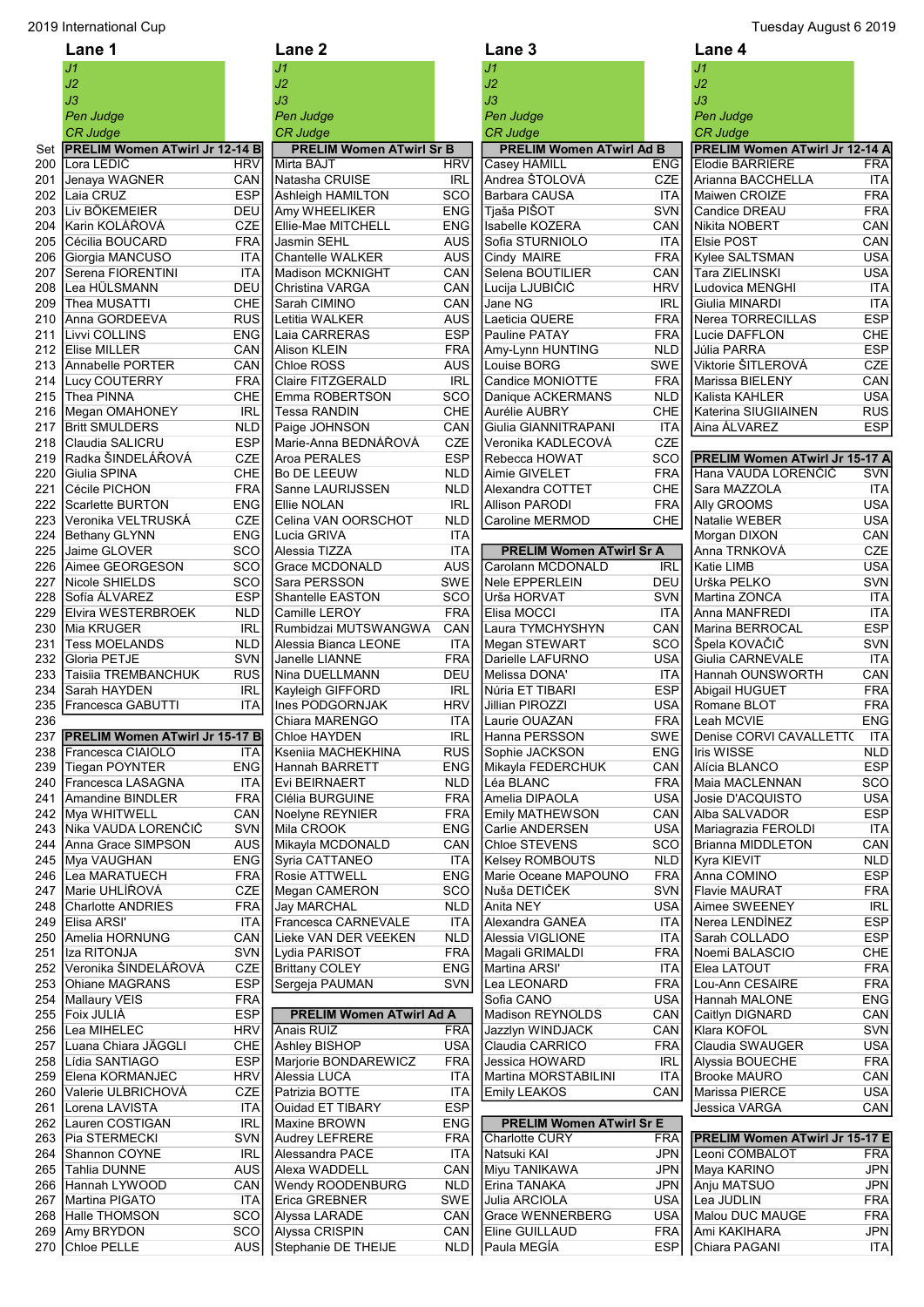|     | 2019 International Cup                |            |                                 |            |                               |            | Tuesday August 6 2019         |            |
|-----|---------------------------------------|------------|---------------------------------|------------|-------------------------------|------------|-------------------------------|------------|
| 271 | <b>Brenda SMIT</b>                    | <b>ESP</b> | Manon BOUCHEMAL                 | <b>FRA</b> | lai HIROSE                    | <b>JPN</b> | Karin SHIOMI                  | JPN        |
| 272 | Miyah KAILEY                          | CAN        | <b>IClémentine MAJUREL</b>      | <b>FRA</b> | Emily R.C. COOPER             | <b>USA</b> | Honon TAKAHASHI               | <b>JPN</b> |
| 273 | Martina DE GIROLAMO                   | CHE        | Jennifer ATKINSON               | CAN        | <b>I</b> Cinta ESCODA         | <b>ESP</b> | Kazuha GAMA                   | <b>JPN</b> |
| 274 | <b>Iulia PLATON</b>                   | <b>ESP</b> | Zoe DAVIDSON                    | SCO        | Amanda TRUJILLO               | <b>USA</b> | Madeline STIEHL               | <b>USA</b> |
| 275 | Glorija SOLDO                         | <b>HRV</b> | Nerea ORTEGA                    | <b>ESP</b> | Marine SERRAVALE              | <b>FRA</b> | Sarah LEWIS                   | <b>USA</b> |
| 276 | Annabella MARJANOVIĆ                  | <b>HRV</b> | Anastassia TSALOUKAS            | <b>AUS</b> | Keragan OGDEN                 | <b>USA</b> | Jessica ATENCIA               | <b>FRA</b> |
| 277 | <b>I</b> Lisa RAOUINE                 | <b>FRA</b> | <b>Bridget SULTZER</b>          | <b>USA</b> | Juliette TANGUY               | <b>FRA</b> | IEva BERANOVÁ                 | <b>CZE</b> |
| 278 | Janee EMMS                            | <b>AUS</b> | Maeva BUTLINGAIRE               | <b>FRA</b> | Sarah DESSEVRES               | <b>FRA</b> | İSimona MEINI                 | <b>ITA</b> |
| 279 | Klara BLOMKVIST                       | <b>SWE</b> |                                 |            | Haruka TASHIRO                | <b>JPN</b> | Marina LICINI                 | CHE        |
| 280 | Olga CHERNOBROVINA                    | <b>RUS</b> | <b>PRELIM Women ATwirl Ad E</b> |            | Lorine POUCOCHINHO            | <b>FRA</b> | Deayza-Marie PEEBLES          | <b>USA</b> |
| 281 | Megan JOHNSTON                        | <b>IRL</b> | Cassidy TSE                     | <b>USA</b> | Fubi TAKAHARA                 | <b>JPN</b> | Danielle SKINNER              | CAN        |
| 282 | Joy COCU                              | <b>FRA</b> | <b>Julee STEWART</b>            | CAN        |                               |            | <b>Clara LIGHTHEART</b>       | CAN        |
| 283 | Jana DRAHNÁ                           | <b>CZE</b> | Laia DÍAZ                       | <b>ESP</b> | <b>PRELIM Men ATwirl Sr B</b> |            | <b>Ally DUDA</b>              | <b>USA</b> |
| 284 | Madelon THEUNISSE                     | <b>NLD</b> | Elisa GREGORI                   | <b>ITA</b> | <b>Corentin OLIVIER</b>       | <b>FRA</b> | Marie LESIEUR                 | <b>FRA</b> |
| 285 | ISofia OUHELLA                        | CHE        | Sabrina SMITH                   | <b>USA</b> | Cédric FECAMP BUSCH           | <b>FRA</b> | Leah MAYER                    | <b>USA</b> |
| 286 | <b>Emily LEWALL</b>                   | CAN        | Asuka MAEDA                     | <b>JPN</b> | Romain ZIMMERMANN             | <b>FRA</b> | <b>Bridget DONZEL</b>         | <b>FRA</b> |
| 287 | Andrea ŠALOV                          | <b>HRV</b> | Konatsu INAKUMA                 | <b>JPN</b> | Grégory BAQUERO               | <b>FRA</b> |                               |            |
| 288 | Katrin ŠMÍDOVÁ                        | <b>CZE</b> | Mayu NISHIMURA                  | <b>JPN</b> | Théo FONCELLE                 | <b>FRA</b> | <b>PRELIM Men ATwirl Jr B</b> |            |
| 289 | Summer IRONS                          | <b>AUS</b> | lMaša KOVAČ                     | SVN        | Raphaël DURON                 | <b>FRA</b> | Virgile LOYER                 | <b>FRA</b> |
| 290 | Siraya FRANKLYN                       | CAN        | Sonomi OGINO                    | <b>JPN</b> |                               |            | Josemi ALEGRE                 | <b>ESP</b> |
| 291 | Rebecca OGLE                          | <b>ENG</b> | Emma BINAULD                    | <b>FRA</b> |                               |            | Valentin DOMINIAK             | <b>FRA</b> |
| 292 | Ruby QUINN                            | SCO        | Jenny HANNAH                    | <b>USA</b> | <b>PRELIM Men ATwirl Jr A</b> |            | <b>Jake MURRAY</b>            | SCO        |
| 293 | Hollie SMITH                          | <b>ENG</b> | Ai FUJII                        | <b>JPN</b> | <b>Valentin MONNIER</b>       | <b>FRA</b> | Martin KOTOUČ                 | <b>CZE</b> |
| 294 | <b>Ysabella POWER</b>                 | <b>ENG</b> | Mizuki SAKO                     | <b>JPN</b> | Mendrik SYLVIUS               | <b>FRA</b> | Samuel BRETON-YOUNG           | <b>IRL</b> |
| 295 | <b>Alannagh MURPHY</b>                | <b>IRL</b> |                                 |            | Louka MALLET                  | <b>FRA</b> | Cyprien LOISEAU               | <b>FRA</b> |
| 296 | Lauren REILLY                         | <b>IRL</b> | <b>PRELIM Men ATwirl Sr E</b>   |            | Óscar RICO                    | <b>ESP</b> |                               |            |
| 297 | <b>Holly WILMORE</b>                  | <b>AUS</b> | Yonatan ORLOV                   | CAN        | <b>Oriol CARRERAS</b>         | <b>ESP</b> | <b>PRELIM Men ATwirl Jr E</b> |            |
| 298 | Taja GRUDEN                           | SVN        | Koetsu KURACHI                  | <b>JPN</b> |                               |            | <b>Hirokazu SAGAWA</b>        | <b>JPN</b> |
| 299 | Chiara RAMAZZOTTI                     | <b>ITA</b> | <b>Bixente DEVLIEGER</b>        | <b>FRA</b> | <b>PRELIM Men ATwirl Sr A</b> |            | <b>Jo SAITO</b>               | <b>JPN</b> |
| 300 |                                       |            | Takayuki FUJIMORI               | <b>JPN</b> | Alban HOARAU                  | <b>FRA</b> | Alexandre BLAIS               | <b>FRA</b> |
| 301 | <b>PRELIM Women ATwirl Jr 12-14 E</b> |            | <b>Tim UDOVIC</b>               | SVN        | Emmanuel ESPINOZA             | <b>USA</b> | Genki YAMADA                  | <b>JPN</b> |
| 302 | Rena ABEMATSU                         | JPN        | Kyler JUMP                      | <b>USA</b> | lKeane MAHER                  | <b>IRL</b> | Seiya TAWA                    | <b>JPN</b> |
| 303 | Romane MONFORT                        | <b>FRA</b> | <b>Thomas BOUSQUET</b>          | <b>FRA</b> | <b>Ulrick FABROWSKI</b>       | <b>FRA</b> | İMasaki KINOSHITA             | <b>JPN</b> |
| 304 | Jaida JOBE                            | <b>USA</b> | Roberto LICINI                  | CHE        | Romain PALISSON               | <b>FRA</b> | <b>Evan BRAQUEHAIS</b>        | <b>FRA</b> |
| 305 | Emma BROCK                            | <b>USA</b> | <b>Clément BUISINE</b>          | <b>FRA</b> | Bernard BARAČ                 | <b>HRV</b> | Kazuhiko YAMADA               | <b>JPN</b> |
| 306 | Hime YAMADA                           | <b>JPN</b> | Osamu SUZUKI                    | <b>JPN</b> | David ACCENSI                 | <b>ESP</b> |                               |            |
| 307 | Julia SAWIN                           | <b>USA</b> | Taisei SAKAMOTO                 | <b>JPN</b> | ∣Benjamin ILIČIĆ              | <b>HRV</b> |                               |            |
| 308 | Yua WATANABE                          | <b>JPN</b> | Issei TAKAHASHI                 | <b>JPN</b> | Morgan LEMAN                  | <b>FRA</b> |                               |            |
| 309 |                                       |            | Jumpei SENKO                    | <b>JPN</b> |                               |            |                               |            |